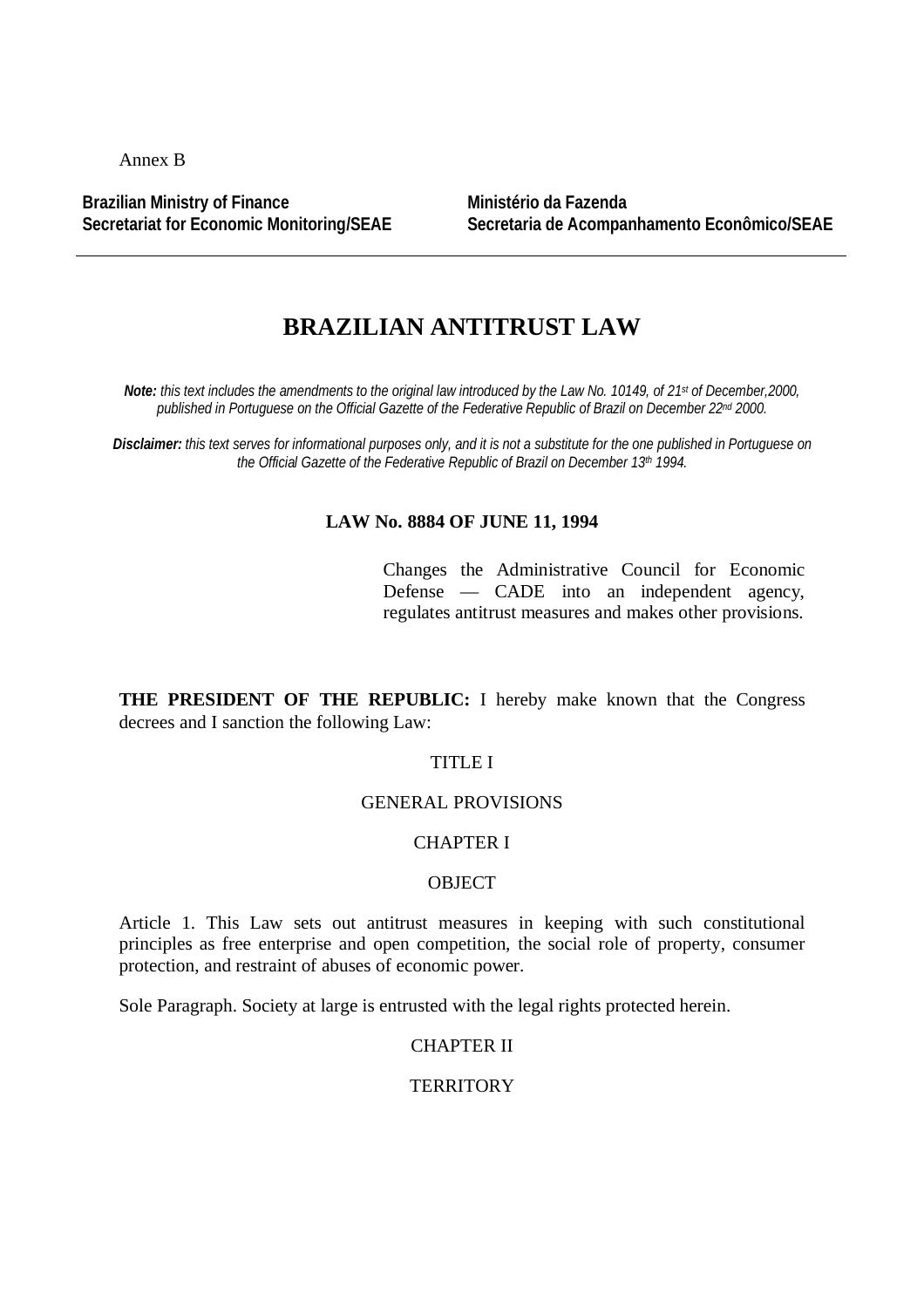Article 2. Without prejudice to any agreements and treaties to which Brazil is a party, this Law applies to acts wholly or partially performed within the Brazilian territory, or the effects of which are or may be suffered therein.

Paragraph 1. A foreign company is deemed resident in the Brazilian territory if it operates or has a branch, affiliate, subsidiary, office, place of business, agent or representative in Brazil.

Paragraph 2. The person in charge of the branch, affiliate, subsidiary, office, or place of business in Brazil shall be notified and informed on behalf of the foreign company of all procedural acts, notwithstanding any power of attorney or contractual or statutory provision.

#### TITLE II

### THE ADMINISTRATIVE COUNCIL FOR ECONOMIC DEFENSE — CADE

### CHAPTER I

#### INDEPENDENT AGENCY

Article 3. The Administrative Council for Economic Defense — CADE, an agency with authority throughout the Brazilian territory and created by Law Number 4137 of September 10, 1962, shall henceforth become a federal independent agency (*autarquia federal*) reporting to the Ministry of Justice, with headquarters and jurisdiction in the Federal District, and duly commissioned for performance of the duties set forth herein.

#### CHAPTER II

#### THE CADE BOARD

Article 4. The CADE Board shall be composed of a President and six Board Members chosen from among citizens older than thirty years of age reputed for their legal or economic knowledge and unblemished reputation, duly appointed by the President of the Republic after their approval by the Senate.

Paragraph 1. The term of office of the President and Board Members shall be two years, one reelection being hereby permitted.

Paragraph 2. The President and Board Member duties shall be discharged on an exclusive basis; accordingly, no overlapping of positions will be permitted, unless otherwise provided for in the Constitution.

Paragraph 3. In the event of resignation, death or termination of a CADE President, the senior or eldest Board Member (in this order) will take office as President until further appointment thereof, without prejudice to his/her corresponding duties as Board Member.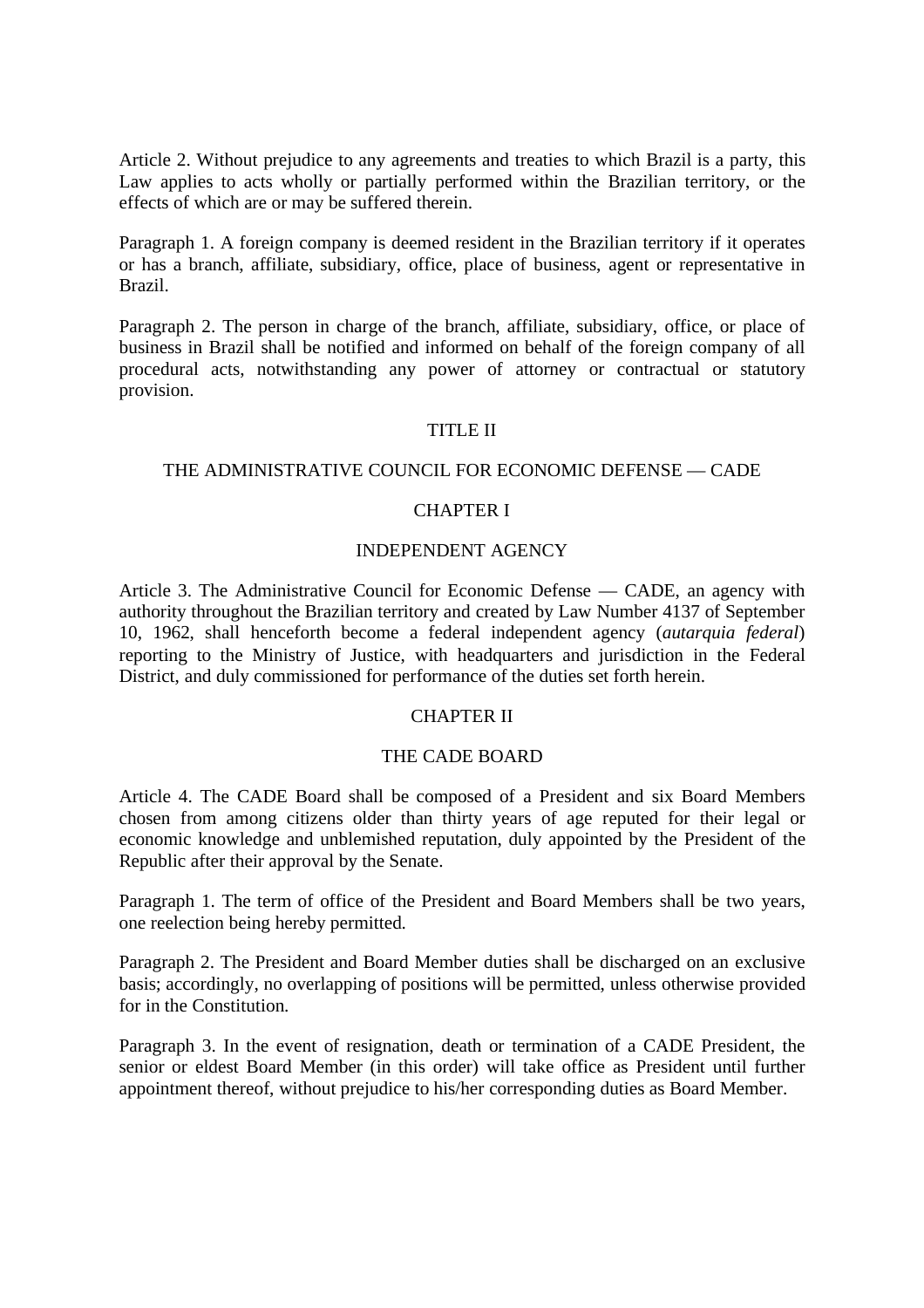Paragraph 4. In the event of resignation, death or termination of a CADE Board Member, a new Board Member shall be appointed for the remaining term of office of the replaced member.

Paragraph 5. In the events set forth in the preceding paragraph or upon expiration of the terms of office of the councilmembers, the Council shall be reduced to less than the number established in article 49, the time frames set out in articles 28, 31, 32, 33, 35, 37, 39, 42, 45, 46, sole paragraph, 52, paragraph 2, 54, paragraphs 4, 6, 7 and 10, and 59, paragraph 1 of this Law shall be considered automatically interrupted, and the case development shall be suspended, and the new terms shall begin immediately after restructuring of the *quorum*.

Article 5. The CADE President or Board Members may only be ousted by a decision of the Senate, a request of the President of the Republic, as a result of unappealable criminal sentencing of any such member for malicious crime, or in light of disciplinary action as set forth in Law Number 8112 of December 11, 1990 and Law Number 8429 of June 2, 1992, as well as owing to infringement of any of the limitations dealt with in article 6 hereof.

Sole Paragraph. Any CADE Member's absence at three consecutive ordinary meetings, or twenty intermittent ordinary meetings, shall cause automatic termination of his/her term of office, except for leaves of absence duly approved by the CADE Board.

Article 6. The President and Board Members shall not:

I - receive fees, percentages or other compensation in any way or on any pretext;

II - act as a self-employed workers;

III - participate — as controlling parties, officers, managers, agents or attorneys in fact — in any civil, commercial or like companies;

IV - render opinions on matters of their specialty, even if on a theoretical basis, or act as advisors to companies of any kind;

V - avail themselves of the media to render opinion on cases pending decision, or otherwise disparage orders, votes or sentences handed down by the courts, except for critique in case records, technical works or in the exercise of court duties; and

VI - carry out politics or party-oriented activities.

### CHAPTER III

### AUTHORITY OF THE CADE BOARD

Article 7. The CADE Board shall: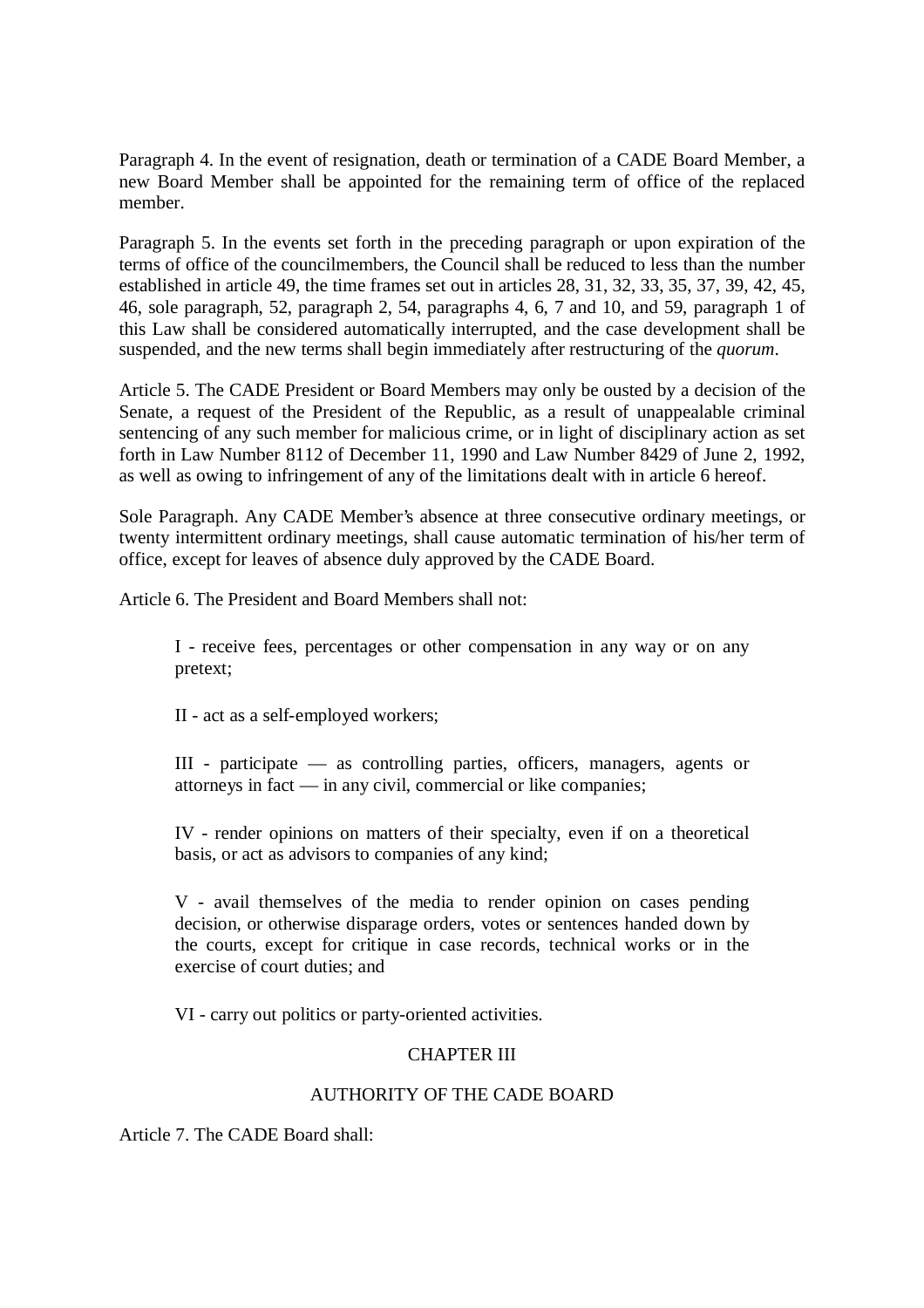I - ensure compliance with this Law and its regulations, as well as with the Board internal rules;

II - resolve on purported infringements of the economic order, and apply the penalties provided for by law;

III - resolve on proceedings instituted by the Secretariat for Economic Law Enforcement — SDE of the Ministry of Justice;

IV - resolve on *ex officio* appeals from the SDE Secretary;

V - order that action be taken in restraint of infringements of the economic order within the term scheduled therefor;

VI - approve both the cease-and-desist commitment (*compromisso de cessação de prática*) and the performance commitment, as well as order SDE to monitor compliance therewith;

VII - judge appeals against preventive action adopted by SDE or by the Board reporting official;

VIII - make its decisions known to interested parties;

IX - request information from individuals, agencies, authorities and other public or private entities, with due regard for the confidentiality ensured such information pursuant to law, if any, as well as determine the investigations required for performance of its duties;

X - request from the Federal Executive Branch agencies and from state, municipal, the Federal District and territorial authorities the taking of all acts required for compliance with this Law;

XI - retain the performance of examinations, inspections and studies, approving the respective professional fees and other expenditures on a caseby-case basis, all of which shall be borne by the company if it is eventually punished under this Law;

XII - analyze acts or conducts under any circumstance, subject to approval thereof pursuant to article 54 below, and establish a performance commitment as the case may be;

XIII - request court execution of its decisions pursuant to this Law;

XIV - request services and staff from any federal public agencies or entities;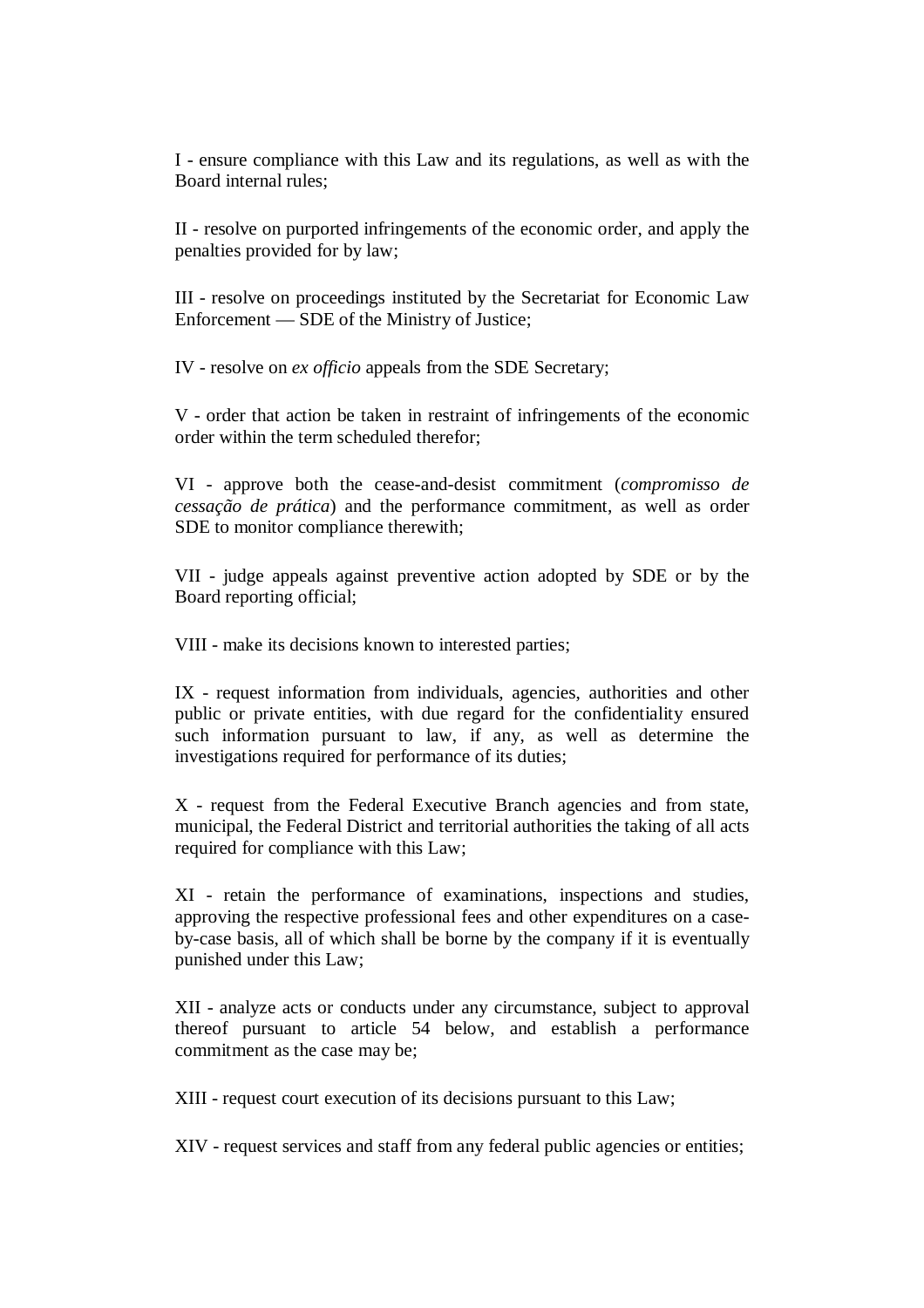XV - determine the adoption of administrative and court action by the CADE Attorney General Office;

XVI - sign contracts and agreements with Brazilian agencies or entities, and advance to the Minister of Justice for approval any such documents that are to be signed with foreign or international organisms;

XVII - answer consultations on matters within its sphere of authority;

XVIII - make the forms of infringement of the economic order known to the public;

XIX - draft and approve its internal rules on operations, criteria for resolutions, and organization of in-house services, including for the purpose of establishing the recess of the Board and the Attorney General Office on account of vacation; during such period, the statute of limitations as well as the term set forth in article 54, paragraph 6 hereof shall be suspended;

XX - draft the structure applying to the CADE staff, with due regard for article 37, II of the Constitution;

XXI - draft budgetary proposals pursuant to this Law; and

XXII - appoint the possible substitute of the Attorney General in the event of absences, dismissal or impairment.

#### CHAPTER IV

### AUTHORITY OF THE CADE PRESIDENT

Article 8. The CADE President shall:

I - act as the CADE legal representative in and out of court;

II - preside over the CADE Board meetings, with the right to vote thereat, plus a casting vote;

III - distribute processes by lot at the Board meetings;

IV - call meetings and organize the corresponding agenda;

V - comply and cause compliance with the CADE decisions;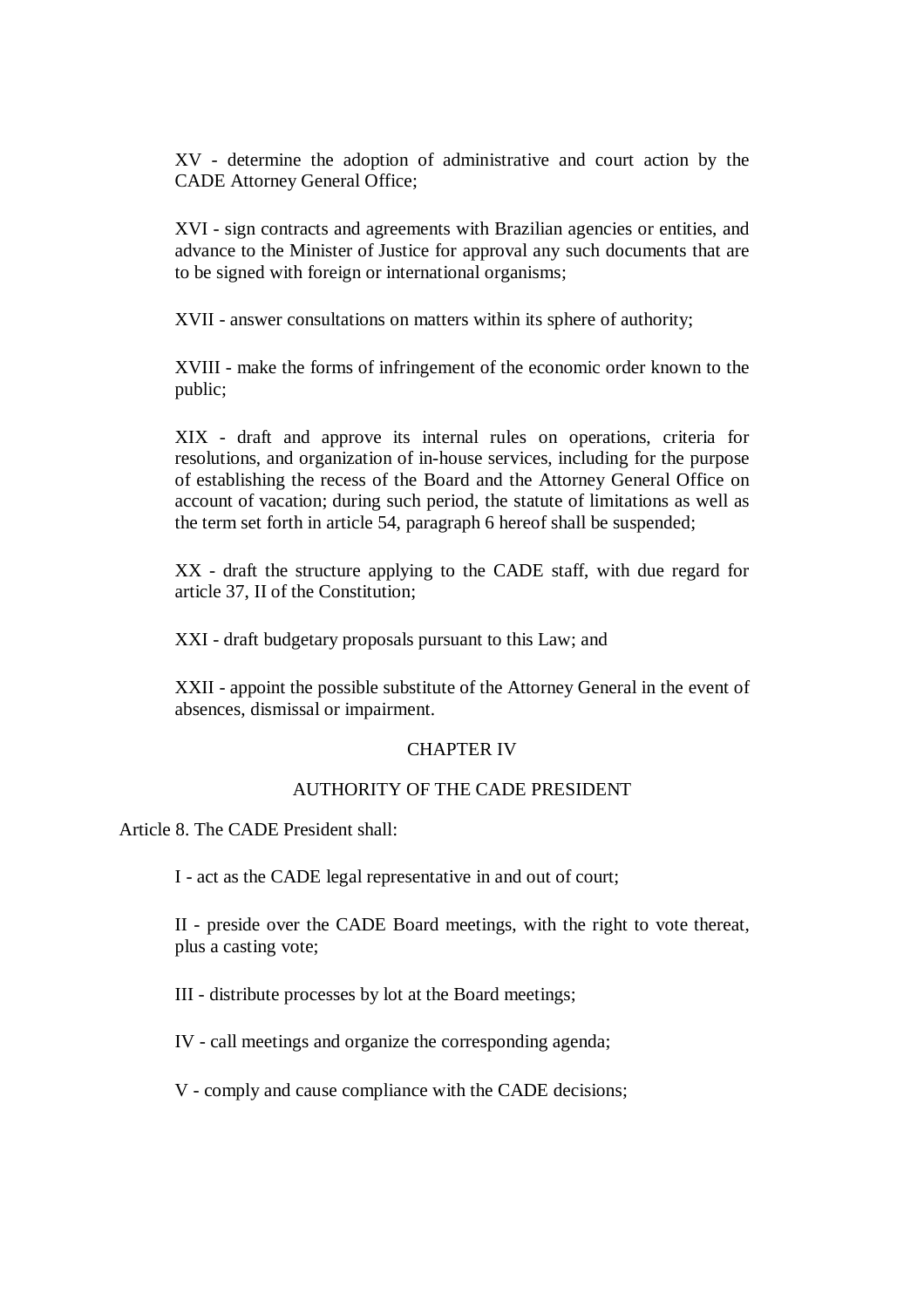VI - determine that the CADE Attorney General Office take all court action required for execution of the CADE decisions and sentences;

VII - sign the cease-and-desist commitments, as well as performance commitments;

VIII - submit to the CADE Board for approval the budgetary proposal, as well as the intended assignment of the staff that is to render services to CADE; and

IX - guide, coordinate and supervise the CADE administrative activities.

#### CHAPTER V

# AUTHORITY OF THE CADE BOARD MEMBERS

Article 9. The CADE Board Members shall:

I - vote on cases and matters submitted to the CADE Board;

II. - issue orders and decisions on the cases for which they act as reporting members;

III. - submit to the CADE Board any requirements as to data and documents from individuals, agencies, authorities and other public or private entities, which data and documents are to be kept confidential pursuant to law, as the case may be, as well as order all investigations deemed required for performance of their duties;

IV - adopt preventive action, and establish a daily fine for noncompliance therewith;

V - discharge all further duties ascribed thereto under the applicable internal rules.

#### CHAPTER VI

# THE CADE ATTORNEY GENERAL OFFICE

Article 10. An Attorney General Office shall be commissioned with CADE to:

I - render legal assistance to CADE, and provide for defense thereof in court;

II - arrange for judicial execution of CADE decisions and sentences;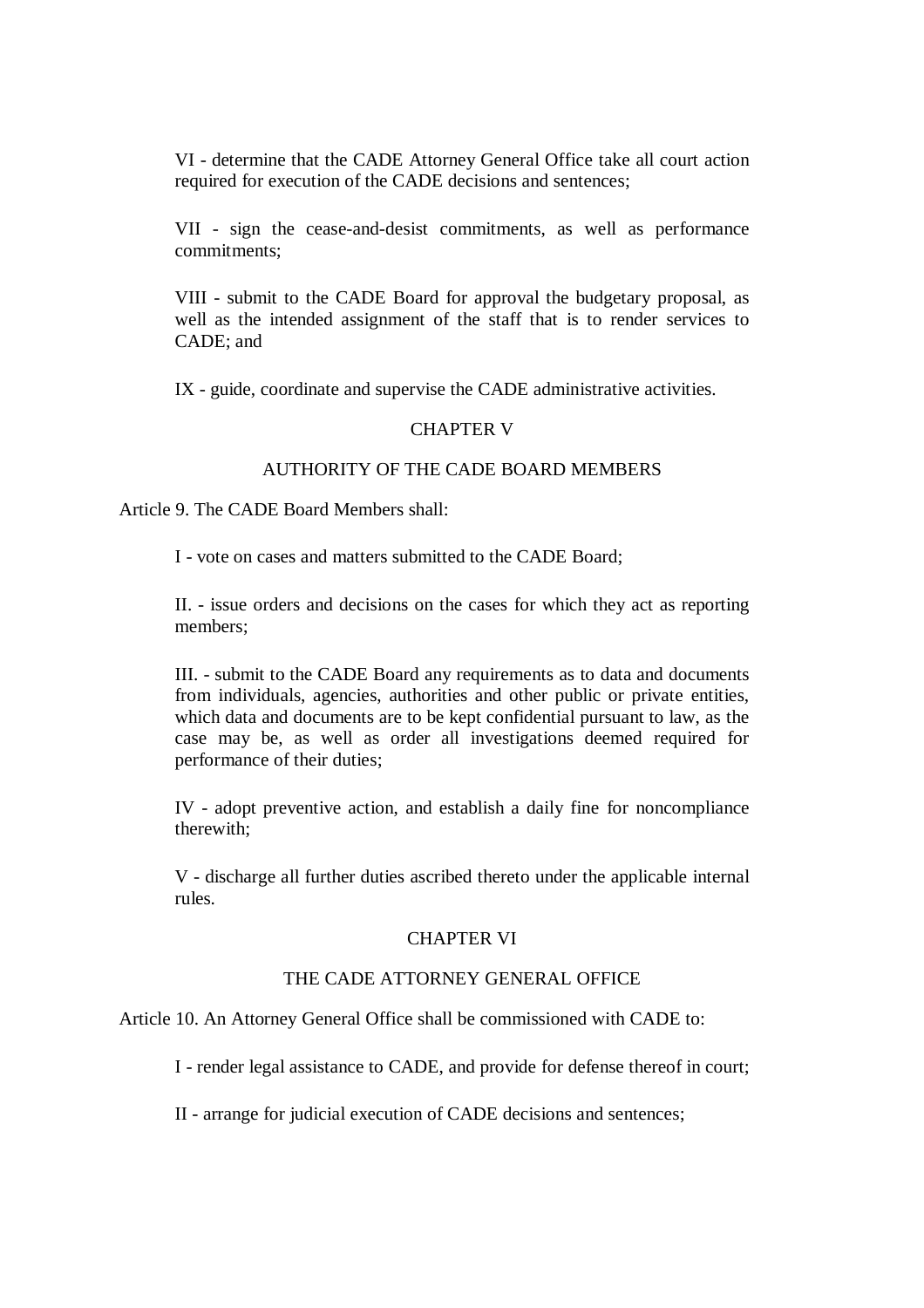III - subject to the CADE Board preliminary approval, request court measures with a view to curbing infringements of the economic order;

IV - arrive at court settlements for cases involving infringements of the economic order, subject to the CADE Board preliminary approval after hearing a representative of the Attorney General of the Republic;

V - render opinion on cases under the CADE authority;

VI - ensure compliance with this Law;

VII - perform all further action incumbent thereon under the internal rules.

Article 11. The Attorney General — appointed by the Minister of Justice, and duly commissioned by the President of the Republic after consultation and approval of the Senate — shall be a Brazilian citizen with unblemished reputation and renowned legal expertise.

Paragraph 1. The Attorney General shall attend the CADE meetings, with no right to vote thereat.

Paragraph 2. The Attorney General shall be subject to the same rules on term of office, reelection, disqualification, termination and replacement as those applying to the CADE Board Members.

Paragraph 3. In the event of absences, temporary separation or impairment of the Attorney General, the plenary body will indicate and the CADE President will appoint a possible substitute to act for a period not exceeding ninety (90) days, with no need for Federal Senate approval; such substitute shall be entitled to compensation for the position held during such substitution.

### TITLE III

#### THE ATTORNEY GENERAL OF THE REPUBLIC AND CADE

Article 12. The Attorney General of the Republic, after hearing the Higher Council, shall appoint a member of the Attorney General Office of the Republic to handle the cases submitted to CADE for review.

Sole Paragraph. CADE may request that the Attorney General Office of the Republic cause enforcement of the CADE decisions or of the cease-and-desist commitments, as well as that it adopt all court action provided for in article 6, XIV (b) of Supplementary Law Number 75 of May 20, 1993.

### TITLE IV

# THE SECRETARIAT OF ECONOMIC LAW ENFORCEMENT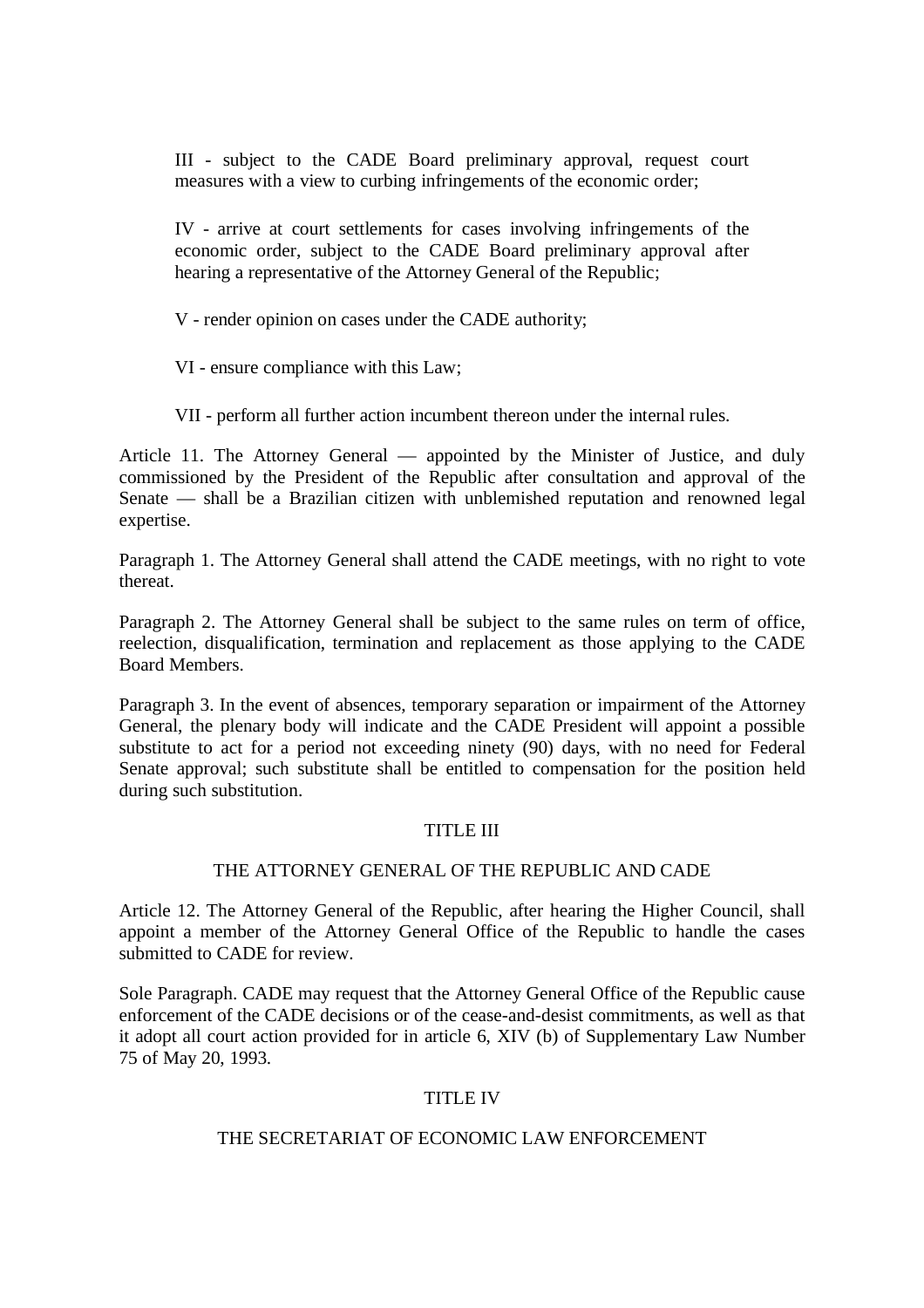Article 13. The Secretariat of Economic Law Enforcement of the Ministry of Justice — SDE, as structured pursuant to law, will be headed by a Secretary appointed by the Minister of Justice from among Brazilian citizens of renowned legal or economic expertise and unblemished reputation, duly commissioned by the President of the Republic.

Article 14. SDE shall:

I - ensure compliance with this Law by monitoring and following up on market practices;

II - provide for ongoing follow-up on business activities and practices from individuals or legal entities with overriding control over a relevant market for a certain product or service, in order to prevent infringements of the economic order; for such purposes, all pertinent data and documents may be required, with due regard for the confidential status thereof pursuant to law, if any;

III - carry out preliminary investigations on purported infringements of the economic order, for further instatement of administrative proceedings;

IV - acknowledge the lack of grounds or evidence, and shelve the preliminary investigation records;

V - request data from individuals, agencies, authorities and other public or private entities, with due regard for the confidential status thereof under the law, if any, as well as determine the action required for exercise of its duties;

VI - commence administrative proceedings intended to investigate and restrain infringements of the economic order;

VII - appeal *ex officio* to CADE for shelving of preliminary investigations or administrative proceedings;

VIII - send on to CADE, for review, any cases commenced by SDE, if a infringement of the economic order has been duly evidenced;

IX - sign a cease-and-desist commitment on the agreed conditions and submit it to CADE, as well as monitor compliance therewith;

X - advise CADE of certain conditions for signing of a performance commitment, and monitor compliance therewith;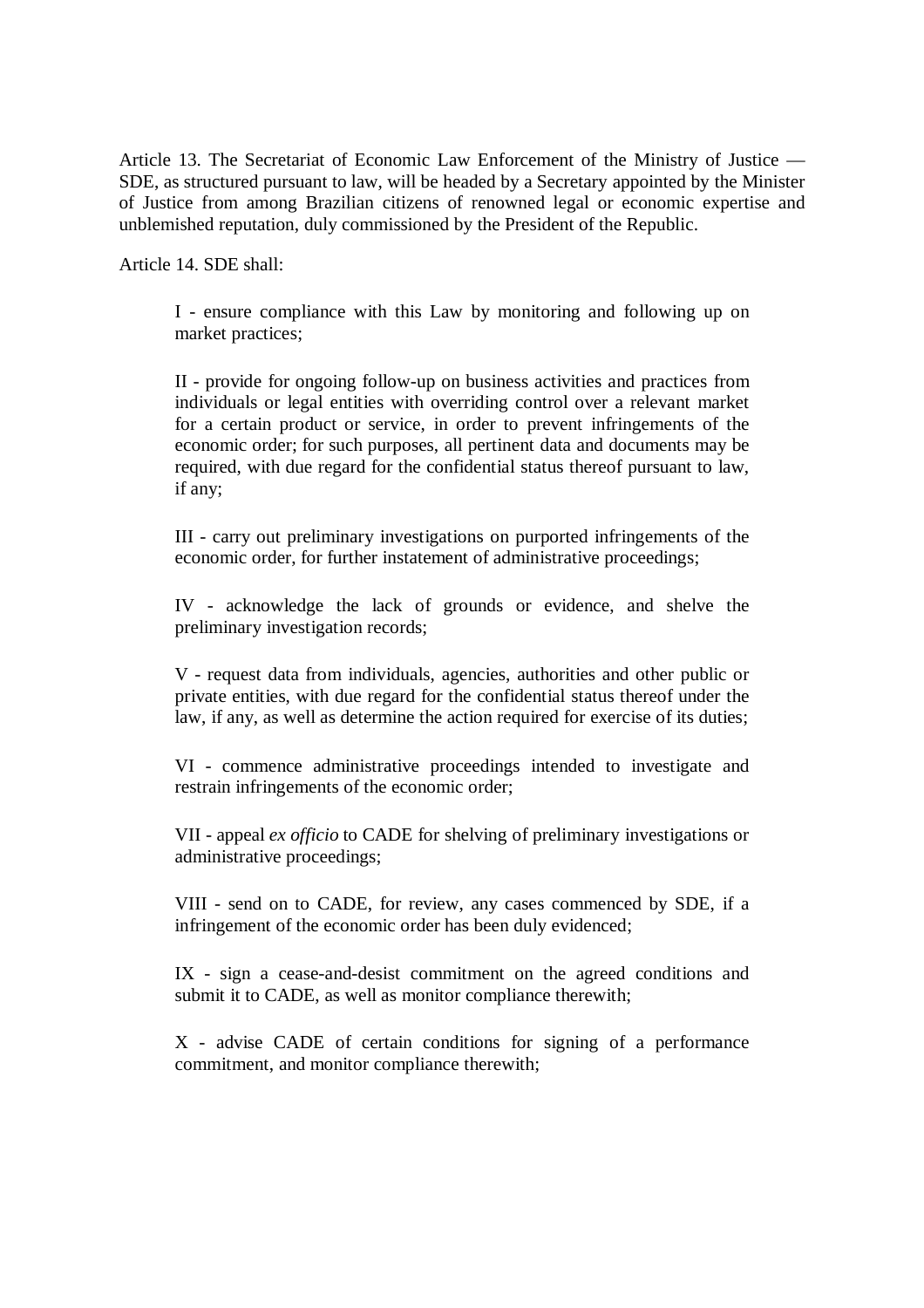XI - adopt preventive measures intended to cease the act characterized as a infringement of the economic order, and establish the deadline for compliance therewith as well as a daily fine applying to default thereon;

XII - receive and substantiate cases to be judged by CADE, including consultations, and monitor compliance with the CADE decisions;

XIII - advise the public authorities as to the adoption of any action required for compliance herewith;

XIV - carry out studies and researches with a view to improving antitrust policies;

XV - advise the public of the various forms of infringement of the economic order, as well as the means to curb such infringements; and

XVI - perform other duties as provided for by law.

#### TITLE V

### INFRINGEMENTS OF THE ECONOMIC ORDER

#### CHAPTER I

#### GENERAL PROVISIONS

Article 15 - This Law applies to individuals, public or private companies, as well as to any individual or corporate associations, established *de facto* and *de jure —* even on a provisional basis — irrespective of a separate legal nature, and notwithstanding the exercise of activities regarded as a legal monopoly.

Article 16. The company and each of its managers or officers shall be jointly liable to the various forms of infringement of the economic order.

Article 17. The companies or entities within a same economic group *de facto* and *de jure* shall be jointly liable to infringements of the economic order.

Article 18. The legal nature of any party charged with infringement of the economic order may be disregarded whenever any such infringement entails abuse of power and rights, infringement of the law, illicit facts or acts, or any breach of bylaws or articles of association. This legal nature shall also be disregarded in the event of bankruptcy, insolvency, discontinuance or suspended operations of the underlying company owing to poor management thereof.

Article 19. The antitrust measures set forth herein do not exclude any punishment inflicted on other legal acts pursuant to law.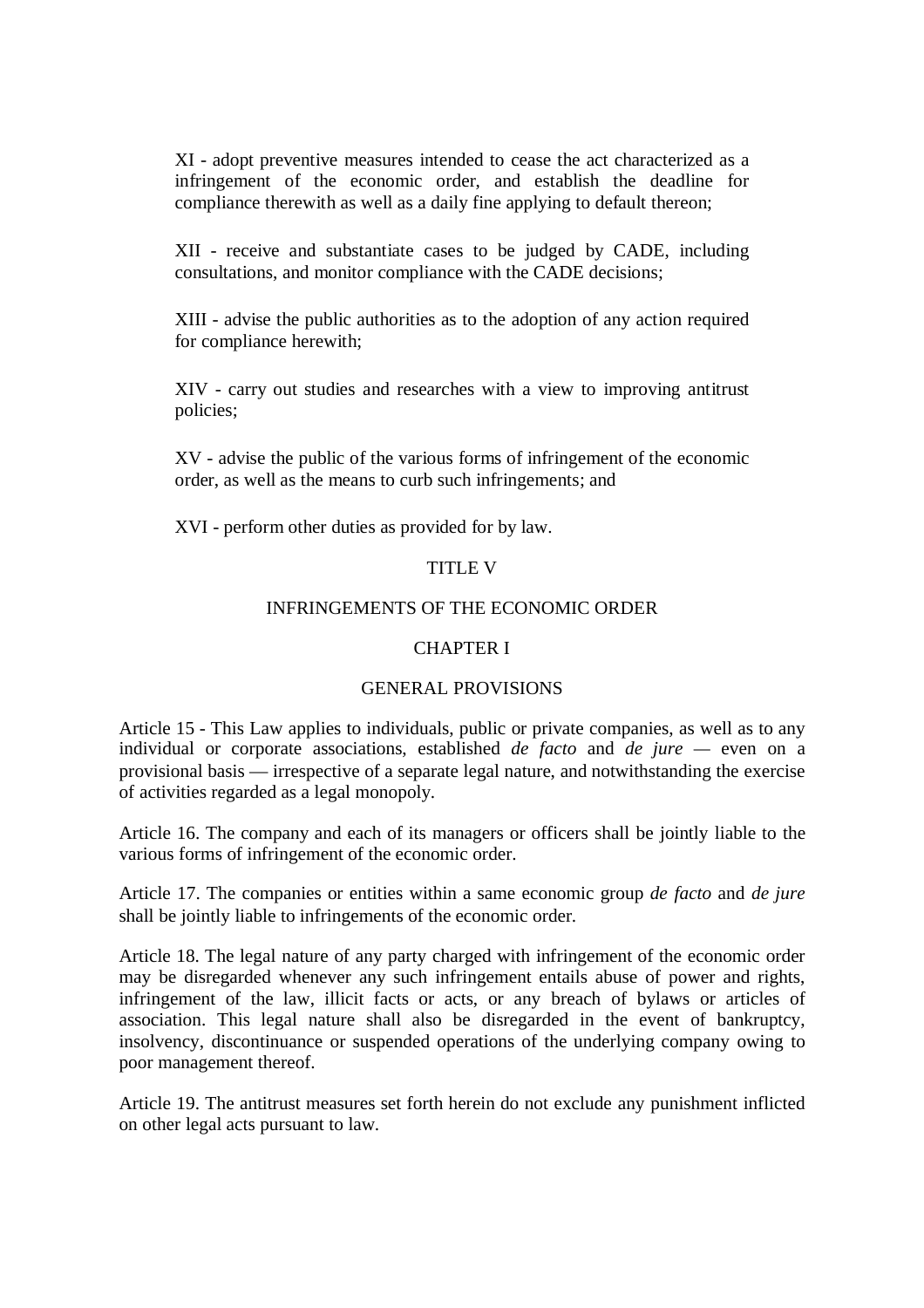# CHAPTER II

#### INFRINGEMENTS

Article 20. Notwithstanding malicious intent, any act in any way intended or otherwise able to produce the effects listed below, even if any such effects are not achieved, shall be deemed a infringement of the economic order:

I - to limit, restrain or in any way injure open competition or free enterprise;

II - to control a relevant market of a certain product or service;

III - to increase profits on a discretionary basis; and

IV - to abuse one's market control.

Paragraph 1. Achievement of market control as a result of competitive efficiency does not entail an occurrence of the illicit act provided for in item II above.

Paragraph 2. Market control occurs when a company or group of companies controls a substantial share of a relevant market as supplier, agent, purchaser or financier of a product, service or related technology.

Paragraph 3. The *dominant position* mentioned in the preceding paragraph is presumed when a company or group of companies controls twenty percent (20%) of the relevant market; this percentage is subject to change by CADE for specific sectors of the economy.

Article 21. The acts spelled out below, among others, will be deemed a infringement of the economic order, to the extent applicable under article 20 and items thereof:

I - to set or offer in any way — in collusion with competitors — prices and conditions for the sale of a certain product or service;

II - to obtain or otherwise procure the adoption of uniform or concerted business practices among competitors;

III - to apportion markets for finished or semi-finished products or services, or for supply sources of raw materials or intermediary products;

IV - to limit or restrain market access by new companies;

V - to pose difficulties for the establishment, operation or development of a competitor company or supplier, purchaser or financier of a certain product or service;

VI - to bar access of competitors to input, raw material, equipment or technology sources, as well as to their distribution channels;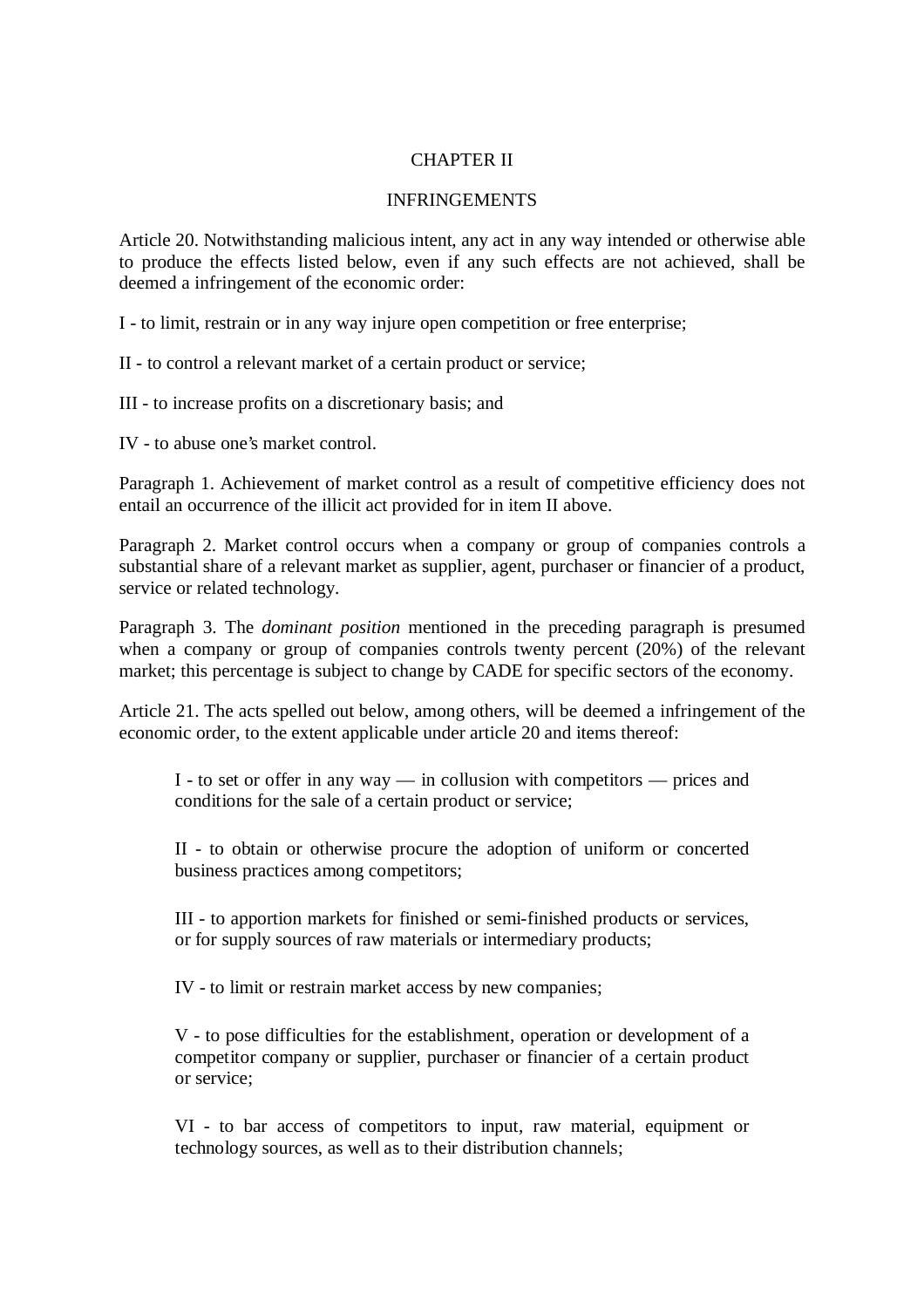VII - to require or grant exclusivity in mass media advertisements;

VIII - to agree in advance on prices or advantages in public or administrative biddings;

IX - to affect third-party prices by deceitful means;

X - to regulate markets of a certain product or service by way of agreements devised to limit or control technological research and development, the production of products or services, or to dampen investments for the production of products and services or distribution thereof;

XI - to impose on distributors, retailers and representatives of a certain product or service retail prices, discounts, payment conditions, minimum or maximum volumes, profit margins, or any other marketing conditions related to their business with third parties;

XII - to discriminate against purchasers or suppliers of a certain product or service by establishing price differentials or discriminatory operating conditions for the sale or performance of services;

XIII - to deny the sale of a certain product or service within the payment conditions usually applying to regular business practices and policies;

XIV - to hamper the development of or terminate business relations for an indeterminate period, in view of the terminated party's refusal to comply with unreasonable or non-competitive clauses or business conditions;

XV - to destroy, render unfit for use or take possession of raw materials, intermediary or finished products, as well as destroy, render unfit for use or constrain the operation of any equipment intended to manufacture, distribute or transport them;

XVI - to take possession of or bar the use of industrial or intellectual property rights or technology;

XVII - to abandon of cause abandonment or destruction of crops or harvests, without provenly good cause;

XVIII - to unreasonably sell products below cost;

XIX - to import any assets below cost from an exporting country other than those signatories of the GATT Antidumping and Subsidies Codes;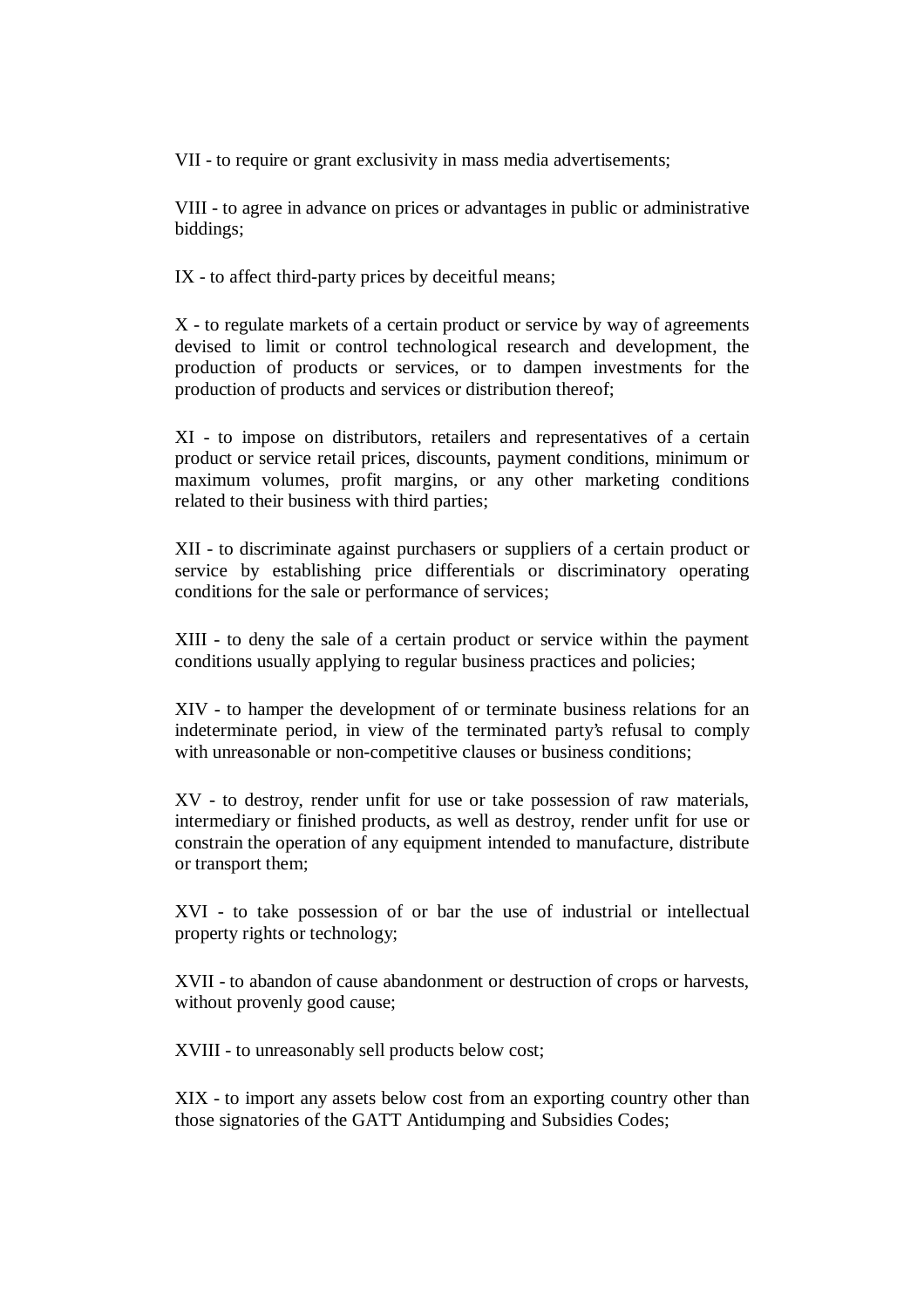XX - to discontinue or greatly reduce production, without provenly good cause;

XXI - to partially or fully discontinue the company's activities, without provenly good cause;

XXII - to retain production or consumer goods, except for ensuring recovery of production costs;

XXIII - to condition the sale of a product to acquisition of another or contracting of a service, or to condition performance of a service to contracting of another or purchase of a product;

XXIV - to impose abusive prices, or unreasonably increase the price of a product or service.

Sole Paragraph. For the purpose of characterizing an imposition of abusive prices or unreasonable increase of prices, the following items shall be considered, with due regard for other relevant economic or market circumstances:

I - the price of a product or service, or any increase therein, vis-à-vis any changes in the cost of their respective input or with quality improvements;

II - the price of a product previously manufactured, as compared to its market replacement without substantial changes;

III - the price for a similar product or service, or any improvement thereof, on like competitive markets; and

IV - the existence of agreements or arrangements in any way, which cause an increase in the prices of a product or service, or in their respective costs.

Article 22. (vetoed)

Sole Paragraph. (vetoed)

# CHAPTER III

#### PENALTIES

Article 23. The following antitrust penalties shall apply:

I - for companies: a fine from one to thirty percent of the gross pretax revenue thereof as of the latest financial year, which fine shall by no means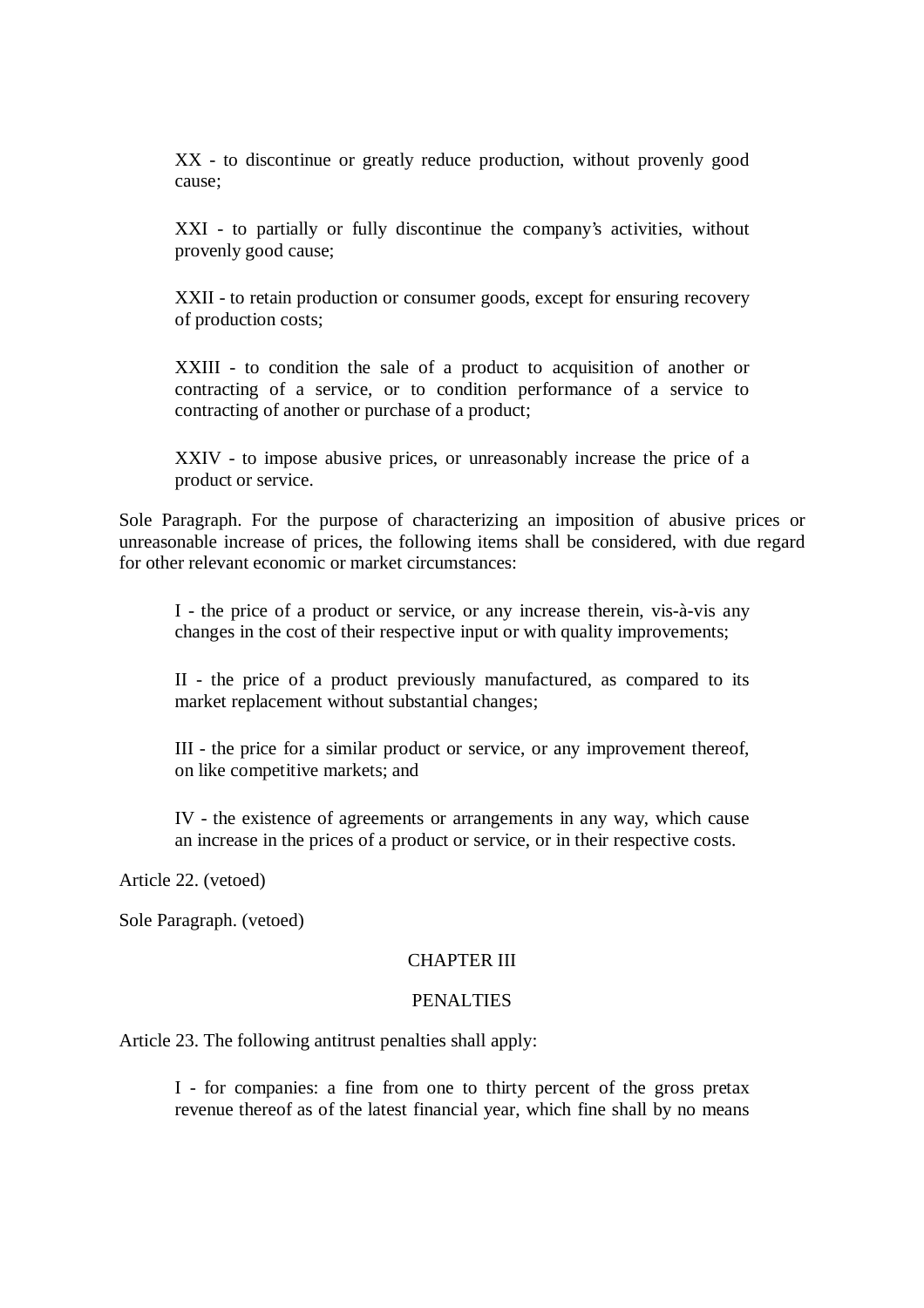be lower than the advantage obtained from the underlying infringement, if assessable;

II - for managers directly or indirectly liable to their company's infringement: a fine from ten to fifty percent of the fine imposed on said company, which shall be personally and exclusively imposed on the manager; and

III - in the case of other individuals and other public or private legal entities, as well as any *de facto* or *de jure* associations of entities or persons, even temporary ones, with or without legal identity, that do not engage in business activities, when it is not feasible to use the gross sales value, the fine will be 6,000 (six thousand) to 6,000,000 (six million) UFIR or any other index replacing it.

Sole Paragraph. Fines imposed on recurring infringements shall be doubled.

Article 24. Without prejudice to the provisions of the preceding article, the fines listed below may be individually or cumulatively imposed on infringements, whenever the severity of the facts or the public interest so requires:

I - at the offender's expense, half-page publication of the summary sentence in a court-appointed newspaper for two consecutive days, from one to three consecutive weeks;

II. - ineligibility for official financing or participation in bidding processes involving purchases, sales, works, services or utility concessions with the federal, state, municipal and the Federal District authorities and related entities, for a period equal to or exceeding five years;

III. - annotation of the offender on the Brazilian Consumer Protection List;

IV - recommendation that the proper public agencies:

(a) grant compulsory licenses for patents held by the offender; and

(b) deny the offender installment payment of federal overdue debts, or order total or partial cancellation of tax incentives or public subsidies;

V - the company's spin-off, transfer of corporate control, sale of assets, partial discontinuance of activities, or any other antitrust measure required for such purposes.

Article 25. If any acts or situations detrimental to the economic order are not discontinued after a CADE Board decision to this effect, or in the event preventive measures or any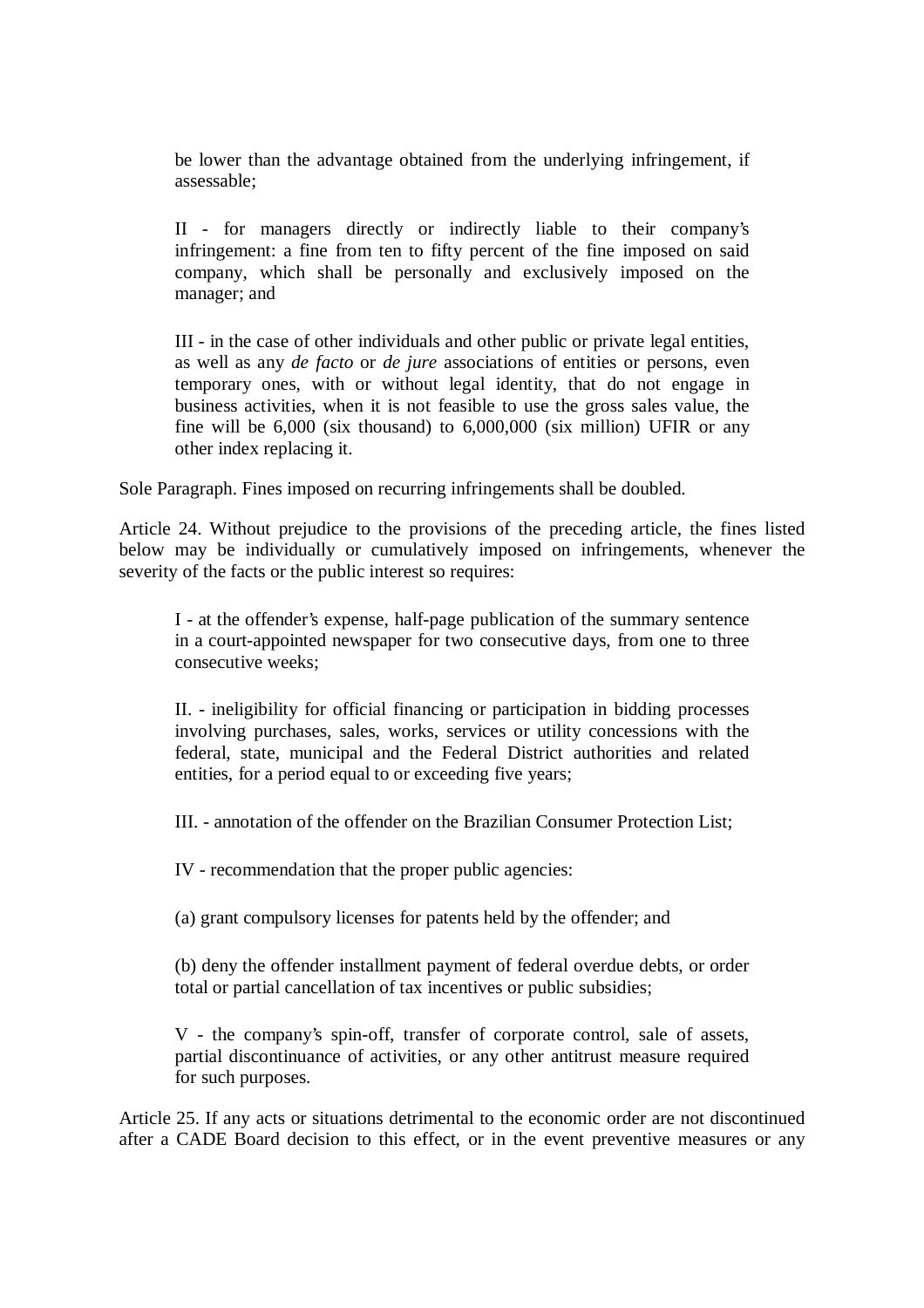cease-and-desist commitment set forth herein are not complied with, a daily fine equal to or higher than 5,000 (five thousand) Fiscal Reference Units — UFIR or replacing index shall apply, which fine may be increased as many as twenty times in accordance with the severity of the infringement and the offender's economic status.

Article 26. In the event any data or documents requested by CADE, SDE, SEAE or other public entity acting under this Law are unreasonably denied, concealed, tampered with or delayed, this shall constitute a infringement subject to a daily fine of 5,000 (five thousand) UFIR, which fine may be increased up to twentyfold in keeping with the offender's economic status.

Paragraph 1. The amount of the daily fine mentioned in the opening paragraph of the present article shall be included in the document containing the request of the competent authority.

Paragraph 2. The fine provided for in the present article is calculated daily until ninety days after the date set in the document mentioned in the previous paragraph.

Paragraph 3. The requesting authority is fully responsible for imposing the fine provided for in the opening paragraph of this article.

Paragraph 4. The branch, affiliate, subsidiary or office of the foreign company in Brazil is jointly liable for the payment of the fine provided for in the present article.

Paragraph 5. Should the principal or a third party unjustifiably fail to appear when summoned to provide oral clarification during the course of administrative procedure, preliminary inquiry or administrative proceeding, he shall be subject to fine ranging from R\$ 500.00 (five hundred reais) to R\$ 10,700.00 (ten thousand seven hundred reais) depending on his economic situation, which shall be imposed by means of a notice of infringement issued by the competent authorities.

Article 26-A. Any attempt to impede, hinder or prevent the inspection authorized by SDE or SEAE (the Secretariat for Economic Monitoring — *Secretaria de Acompanhamento Econômico*) under a preliminary inquiry, administrative procedure or proceeding shall subject the inspected entity to fine ranging from R\$ 21,200.00 (twenty-one thousand two hundred reais) to R\$ 425,700.00 (four hundred and twenty-five thousand, seven hundred reais), depending on the offender's economic situation, by means of a notice of infringement issued by the competent authorities.

Article 27. The penalties provided for in this Law shall apply with due regard for:

- I the severity of the infringement;
- II the offender's good faith;
- III the advantages obtained or envisaged by the offender;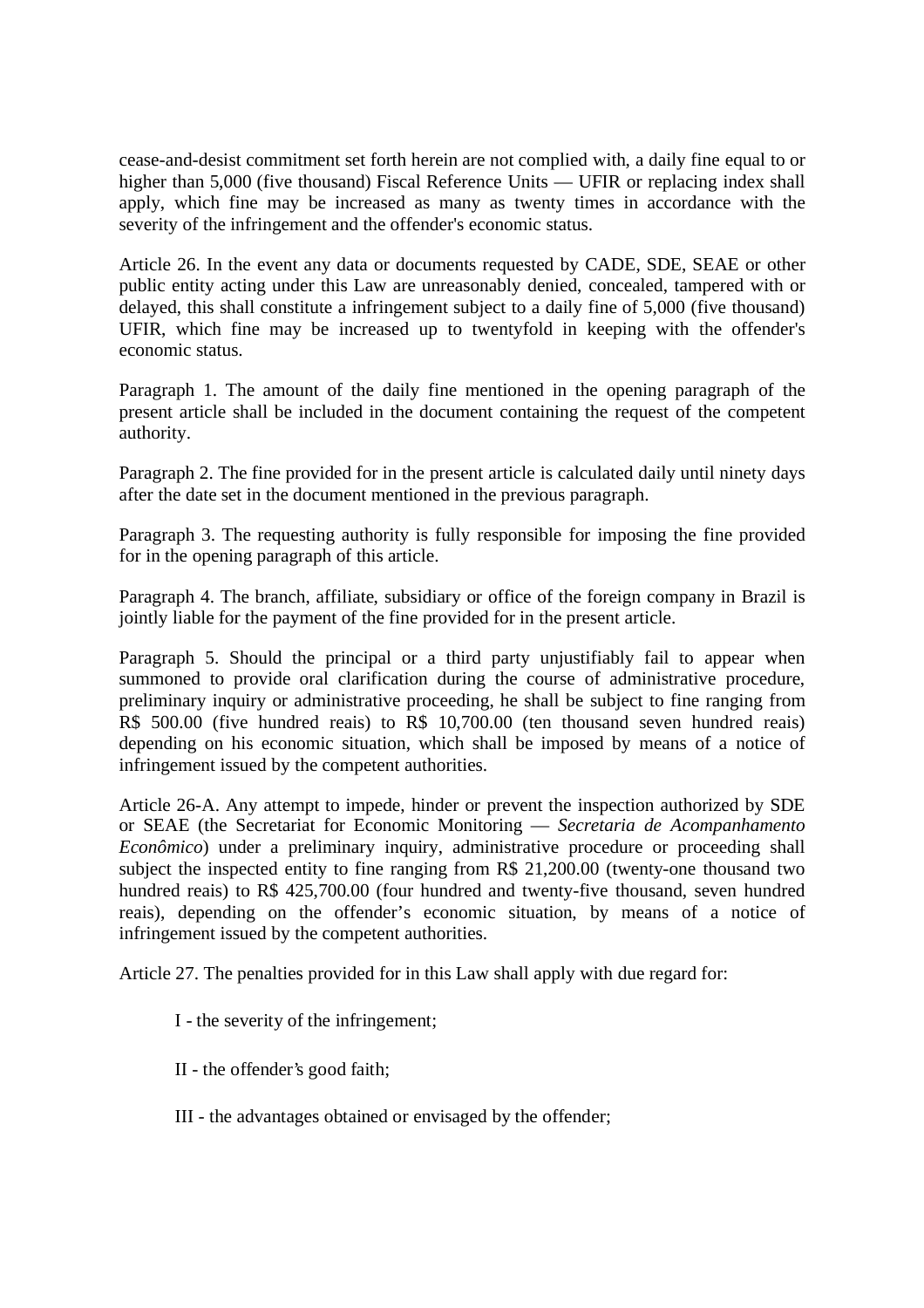IV - actual or threatened occurrence of the infringement;

V - the extent of damages or threatened damages to open competition, the Brazilian economy, consumers, or third parties;

VI - the adverse economic effects on the market;

VII - the offender's economic status;

VIII - recurrences.

#### CHAPTER IV

#### STATUTE OF LIMITATIONS

Article 28. (repealed).

### CHAPTER V

### CAUSE OF ACTION

Article 29. Injured parties may — for themselves or for the privies under article 82 of Law Number 8078 of September 11, 1990 — defend their individual or diffuse interests in court by way of antitrust measures and the awarding of losses and damages suffered in connection therewith, irrespective of the corresponding administrative proceeding which shall not be stayed in view of the court action.

#### TITLE VI

#### ADMINISTRATIVE PROCEEDINGS

#### CHAPTER I

#### PRELIMINARY INVESTIGATIONS

Article 30. SDE may carry out preliminary investigations *ex officio* or at the written and reasonable request of interested parties; no disclosure as to any such investigations shall be made whenever the evidence as to purported infringement of the economic order does not suffice to immediate commencement of administrative proceedings.

Paragraph 1. During the preliminary inquiries, the SDE Secretary is entitled to take any measures provided for in articles 35, 35-A and 35-B herein, including summoning the principal or third parties to provide explanations in writing or in person.

Paragraph 2. Commencement of administrative proceedings out of formal complaints addressed by the Senate or the House of Representatives is not conditioned to preliminary investigations.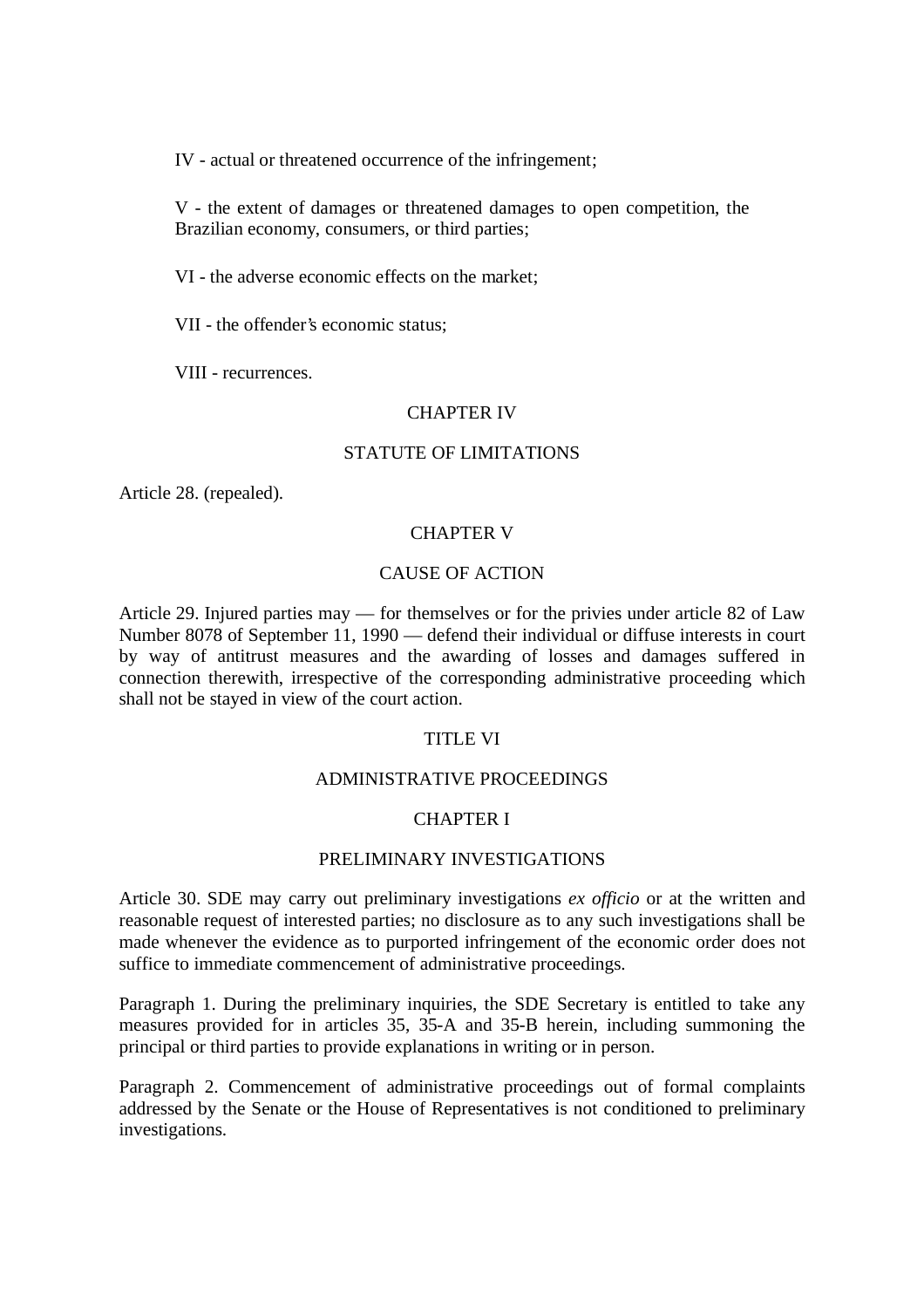Paragraph 3. At the discretion of the SDE Secretary, preliminary inquiries shall be kept confidential in the interest of the investigations.

Article 31. After conclusion of preliminary investigations within sixty days, the SDE Secretary shall order commencement of a corresponding administrative proceeding or the shelving thereof, subject to *ex officio* appeal to CADE in this latter case.

#### CHAPTER II

#### COMMENCEMENT AND DISCOVERY OF ADMINISTRATIVE PROCEEDINGS

Article 32. Administrative proceedings shall be instituted no later than eight days after cognizance of the underlying fact, formal complaint or closing of the preliminary investigations, as per order issued by the SDE Secretary providing for the facts to be verified thereunder.

Article 33. The defendant shall be summoned to file a defense within fifteen days.

Paragraph 1. The initial summons shall bear the entire tenor of the order providing for institution of the administrative proceeding and the corresponding formal complaint, as the case may be.

Paragraph 2. The defendant shall be first personally summoned by mail against receipt or, in case of failure thereof, by notice published in the Official Gazette of the Federal Executive and in a newspaper widely circulated in the state in which the defendant is resident or headquartered, with due regard for the periods required for attachment of the receipt notice or publication, as the case may be.

Paragraph 3. Any summons under subsequent proceedings shall be made by publication in the Official Gazette of the Federal Executive, in which the name of the defendant and respective attorney shall be mentioned.

Paragraph 4. The defendant's holders, officers or managers, or duly appointed attorney, may follow up on administrative proceedings, with full access to the case records at SDE and CADE.

Article 34. Failure to file a defense in due course after duly notified to that effect will entail the defendant's judgment by default and acknowledgment of the charges against it/him, subject to all further terms irrespective of prior notice in that respect. The *in absentia* defendant may take part in any phase of the proceeding without recourse of preceding acts.

Article 35. Upon the end of the period for defense, the SDE shall call for investigations and the production of evidence in the interest of the SDE to be submitted within 15 days. The SDE is also entitled to exercise its fact-finding powers as provided for herein, maintaining confidentiality when necessary.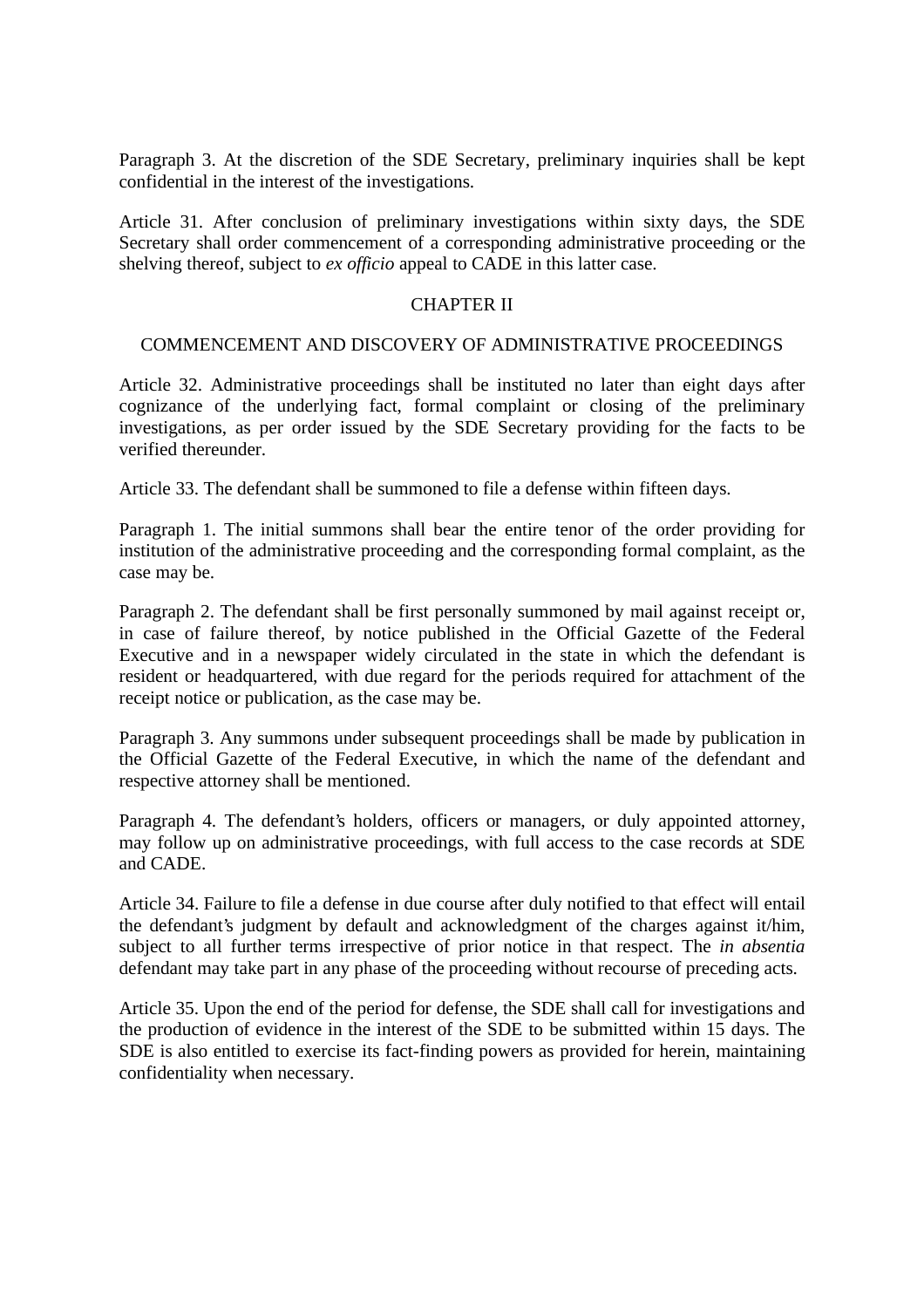Paragraph 1. All investigations and evidence gathering procedures called for by the SDE Secretary, including the inquiry of witnesses, are to be concluded within 45 days, with the possibility of a 45-day extension if deemed justifiably necessary.

Paragraph 2. In compliance with the object of the preliminary inquiry, administrative procedure or proceeding, the SDE Secretary is entitled to authorize, by means of a substantiated decision, the inspection of the head office, place of business, headquarter, branch or facilities of the company under investigation. The company shall be given at least 24 hours' notice and the investigation shall not start before 6 a.m. or after 6 p.m.

Paragraph 3. Under the circumstances of the previous paragraph, inventories, objects, papers of any nature, books and records, computers and magnetic files are subject to inspection. In addition, copies of any document or electronic data can be made or requested.

Article 35-A. The Federal Attorney's Office (*Advocacia-Geral da União*), upon request by the SDE, may ask the Judiciary to issue a search warrant to seize objects, papers of any nature, books and records, computers and magnetic files of individuals and corporations in the interest of the production of evidence under the administrative procedure, preliminary inquiry or administrative proceeding, with the enforcement, when applicable, of the provisions of article 839 and following articles of the Code of Civil Procedure, the proposal of main action being unclaimable.

Paragraph 1. During the course of administrative procedure aiming at the production of evidence for representation to be brought to SDE, SEAE may exercise, when applicable, the powers provided for in the opening paragraph of the present article and in Article 35 herein.

Paragraph 2. At the discretion of SEAE, the administrative procedure mentioned in the previous paragraph may be kept confidential in the interest of the investigations.

Article 35-B. The SDE, on behalf of the Brazilian Federal Government, may enter into a leniency agreement with individuals or corporations who have committed infringement of the economic order, which will either extinct the punitive action of the public administration or reduce one to two thirds of the appplicable penalty, under the terms of the present article, provided that they effectively collaborate with both the investigations and the administrative proceeding and that such collaboration results in:

I – the identification of the coauthors of the infringement; and

II – the gathering of information and documents that are proof of the alleged or investigated infringement.

Paragraph 1. The provisions of the present article are not applicable to corporations or individuals who have been found to be the leaders of the conduct deemed illegal.

Paragraph 2. The agreement mentioned in the opening paragraph of the present article can only be executed if the following requirements are fulfilled cumulatively: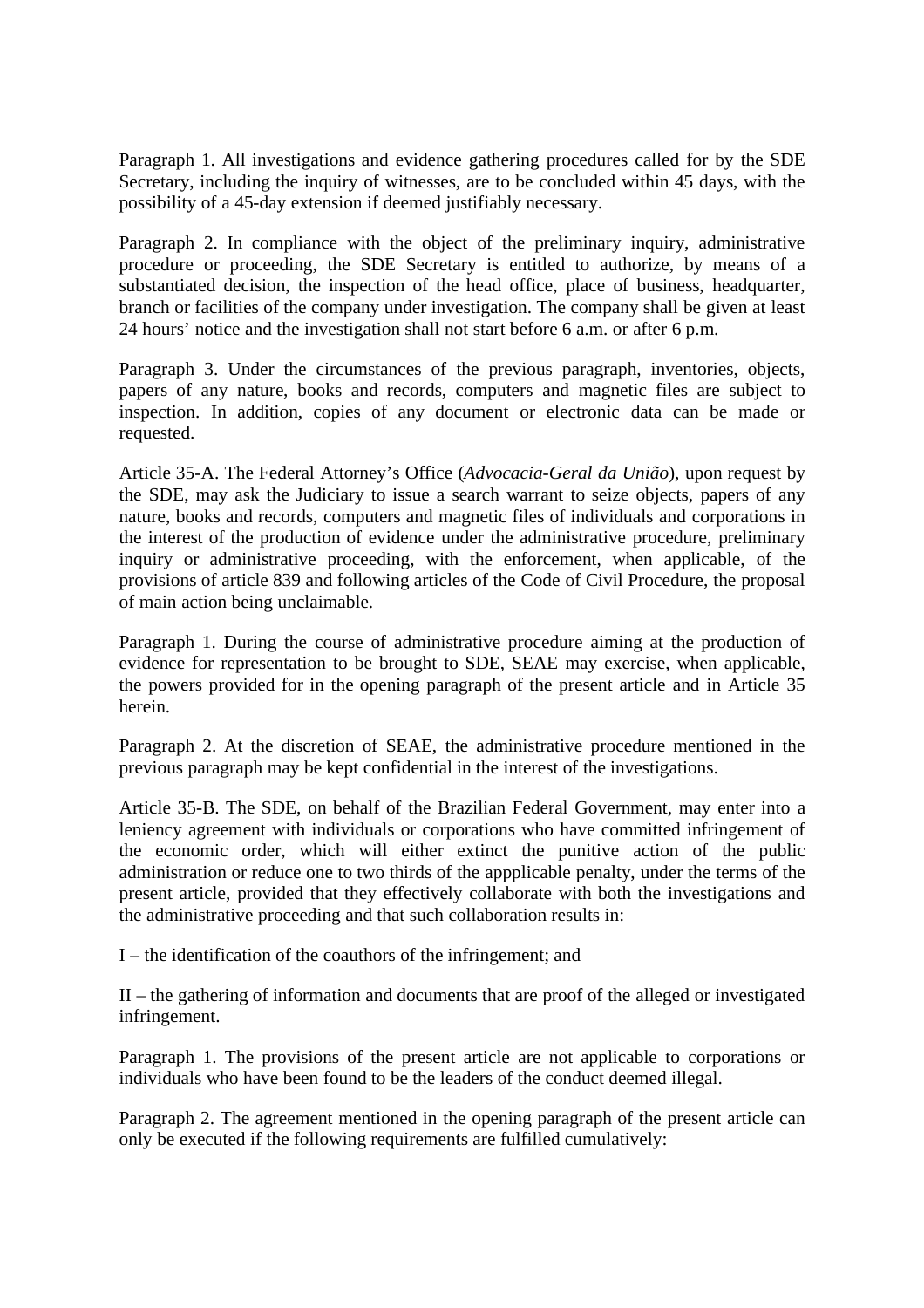I – the corporation or individual is the first to qualify with regards to the alleged or investigated infringement;

II – the corporation or individual fully stops their involvement with the alleged or investigated infringement as of the date the agreement is proposed;

III – the SDE does not hold sufficient evidence to ensure the condemnation of the corporation or individual at the time the agreement is proposed; and

IV – the corporation or individual confesses to their participation in the infringement and fully collaborates with the investigations and the administrative proceeding by appearing at their own expense and whenever summoned until the conclusion of the proceeding.

Paragraph 3. The leniency agreement entered into by the SDE on behalf of the Brazilian Federal Government shall stipulate the conditions deemed necessary to ensure the effective collaboration of the beneficiary and the fruitful result of the proceeding.

Paragraph 4. The execution of the leniency agreement is not dependent on the approval by CADE. Nevertheless, at the time of the administrative proceeding trial, after the agreement is complied with, CADE is responsible for:

I – declaring the extinction of the punitive action of the public administration in favor of the offender in the circumstance that the agreement proposal was submitted to the SDE when it was previously unaware of the alleged infringement; or

II – in all other circumstances, reducing one to two thirds of the applicable penalties in accordance with the provisions of Article 27 herein. When deciding on the penalty, CADE must also consider the actual effectiveness of the collaboration and the good faith of the offender in the compliance with the leniency agreement.

Paragraph 5. Under the circumstances of item II of the previous paragraph, the reduced penalty shall not be severer than the mildest of the penalties imposed to the other coauthors of the infringement taking into account the proportions set for the application of penalties provided for in Article 23 herein.

Paragraph 6. The effects of the leniency agreement shall be extended to the directing and managing staff of the eligible company involved in the infringement provided that they also sign the agreement along with the company and being observed the conditions mentioned in items II to IV of paragraph 2 of the present article.

Paragraph 7. The corporation or individual that fails to obtain eligibility to enter into the agreement described in this article during the course of investigations and the administrative proceeding may enter into another leniency agreement with SDE regarding another infringement that the SDE was previously unaware of before the original case is sent for trial.

Paragraph 8. Under the circumstances of the previous paragraph, the offender shall benefit from a reduction of one third of the applicable penalty in the original proceeding without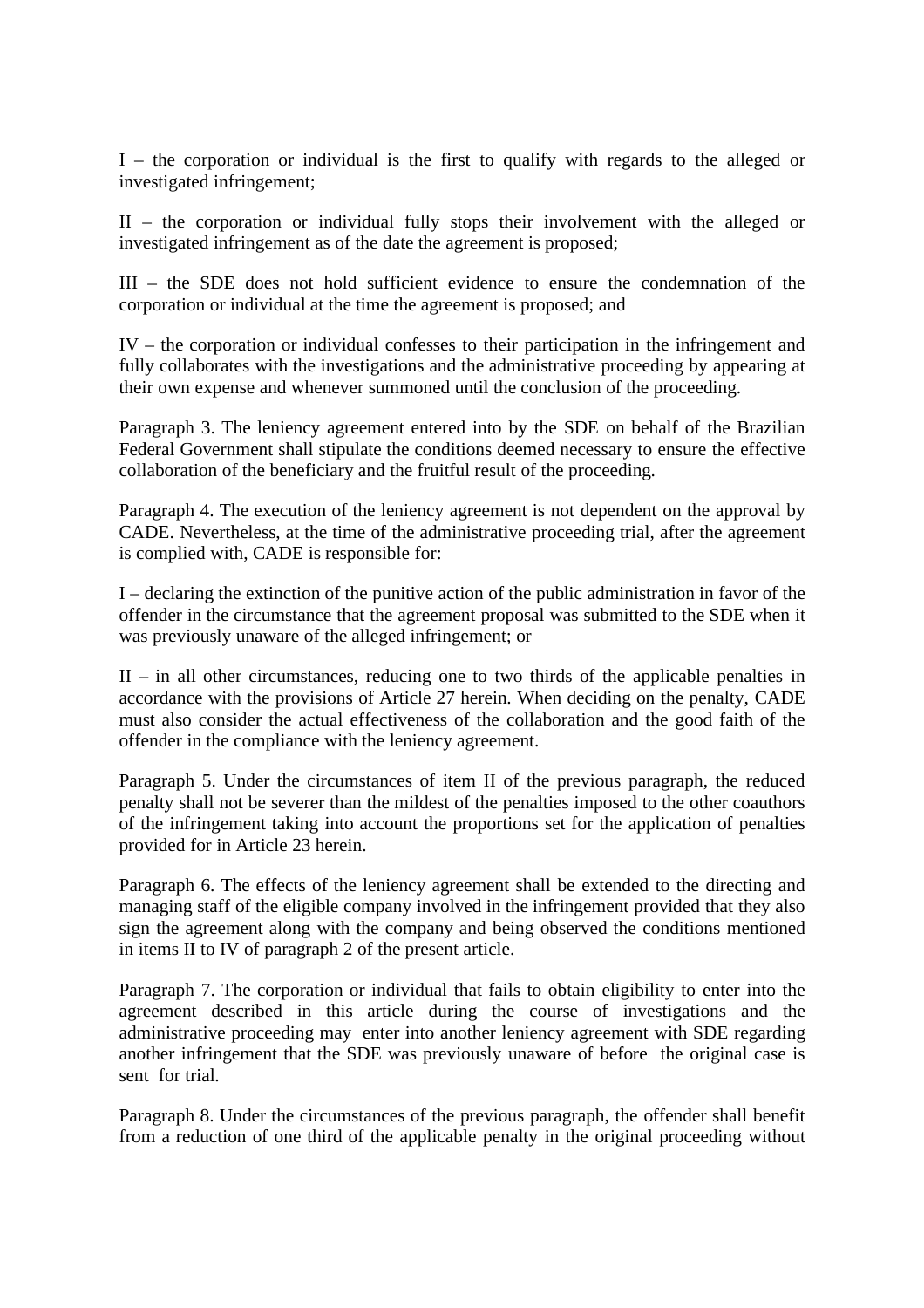prejudice to securing the benefits provided for in item I of paragraph 4 of the present article in relation to the new alleged infringement.

Paragraph 9. The proposal mentioned in the present article shall be kept confidential except in the interest of the investigations and the administrative proceeding.

Paragraph 10. The leniency agreement proposal rejected by the SDE Secretary, which shall be kept confidential, does not mean a confession to having committed the infringement or the acceptance of the unlawfulness of the conduct under analysis.

Paragraph 11. The enforcement of the provisions in the present article shall comply with regulation to be issued by the Ministry of Justice.

Article 35-C. In respect of crimes against the economy under Law No. 8137 of 27th of November, 1990, the execution of the leniency agreement, under the terms herein, calls for the suspension of the prescription period and prevents the case from being brought to court.

Sole Paragraph. Upon the fulfillment of the leniency agreement by the offender, the punishability of the crimes listed in the opening paragraph of the present article is automatically canceled.

Article 36. Federal authorities, as well as officers of independent agencies, federal government-owned companies and mixed-capital companies, shall render all assistance and collaboration required by CADE or SDE, including as regards preparation of technical reports on the matters under the authority thereof, under penalty of liability.

Article 37. The defendant shall produce any evidence within forty-five days after submission of defense, as well as put forth new documents at any time before the discovery phase lapses.

Sole Paragraph. The defendant may ask the SDE Secretary to set out a date, time and place for hearing of a maximum of three witnesses.

Article 38. The Secretariat for Economic Monitoring of the Ministry of Finance — SEAE shall be informed by official letter of the institution of any administrative proceedings, and the Secretariat may elect to render an opinion on the matters within its sphere of authority, before the discovery phase lapses.

Article 39. Upon conclusion of the discovery phase, the defendant will be summoned to put forth his/its final arguments within five days, after which the SDE Secretary will issue a substantiated report resolving on forwarding of the case records to CADE for review or shelving thereof, subject to an *ex officio* appeal to CADE in this latter case.

Article 40. The SDE Secretary, the CADE members, and their civil servants and officials shall exert their best efforts to develop and conclude preliminary investigations and administrative proceedings in the interest of proper expedition as required for clarification of the facts, under penalty of liability.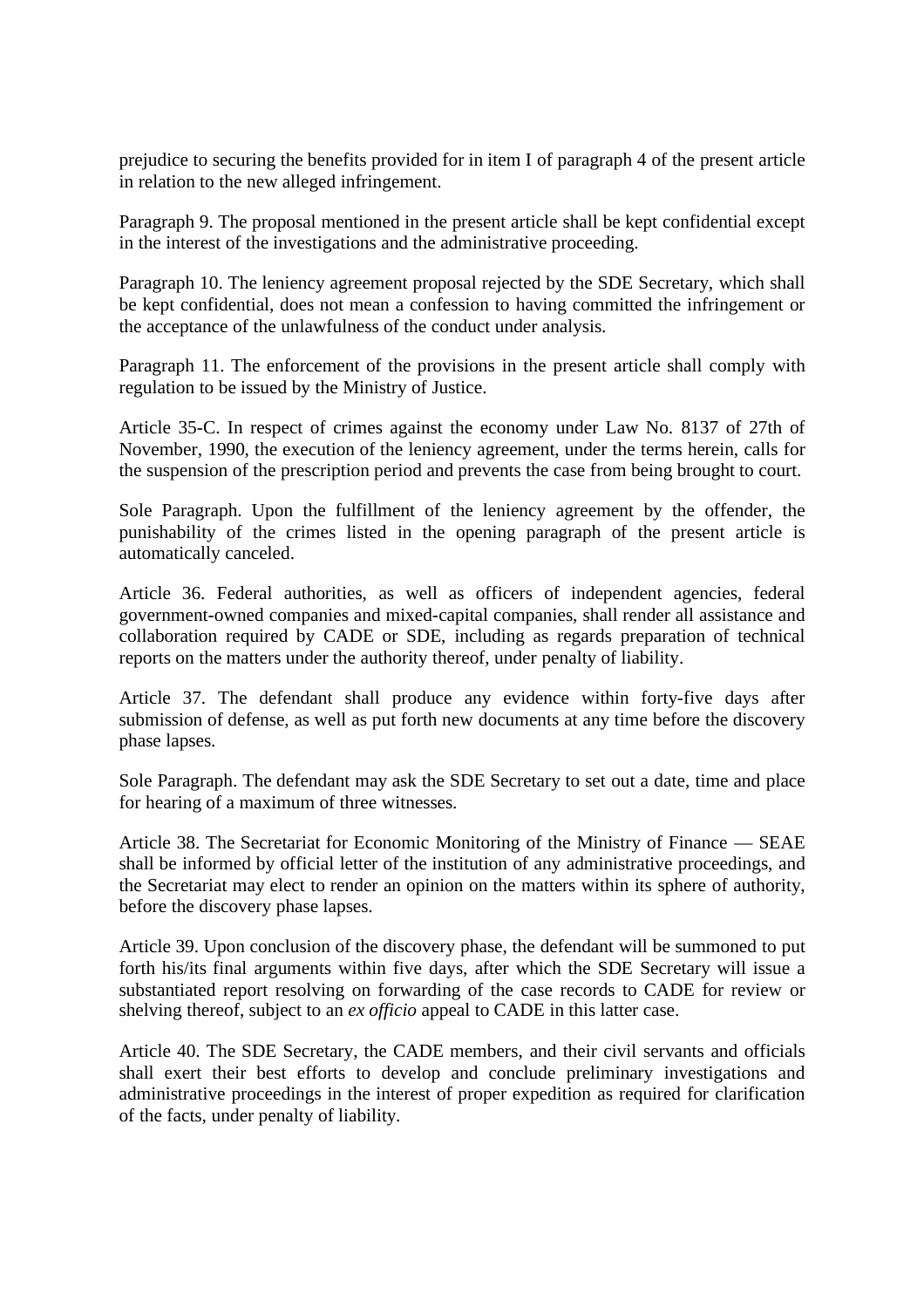Article 41. The SDE Secretary decisions cannot be appealed to higher ranks.

# CHAPTER III

### CADE JUDGMENT ON ADMINISTRATIVE PROCEEDINGS

Article 42. Once the proceedings have been found admissible, the CADE President will randomly distribute such proceedings to the Reporting Official, who will be afforded a twenty-day term to render an opinion thereon.

Article 43. The reporting official may order supplementary investigations or request further information pursuant to article 35 hereof, as well as allow for the production of new evidence to the case whenever he/she considers the existing data insufficient for a final determination on the case.

Article 44. Upon invitation of the CADE President in response to an indication of the reporting official, any person may provide CADE with clarifications on relevant matters.

Article 45. Upon board judgments — the date of which will be made known to the parties at least five days in advance — the Attorney General and the defendant, or his/its attorney, will be respectively offered the floor for fifteen minutes each.

Article 46. The CADE decision — which in any event shall be duly substantiated against infringements of the economic order — shall contain:

I - a detailed report on the violating acts, and an indication as to the antitrust action to be taken by the proper authorities;

II - the terms for commencement and conclusion of the action referred to in the preceding item;

III - the applicable fine; and

IV - a daily fine to apply while the infringement is in effect.

Sole Paragraph. The CADE decision shall be published within five days in the Official Gazette of the Federal Executive.

Article 47. CADE shall monitor compliance with its decisions.

Article 48. Total or partial noncompliance with the CADE decision shall be reported to the CADE President, who will ask the Attorney General to provide for execution thereof via court channels.

Article 49. The CADE decisions shall be taken by majority vote, with the attendance of a minimum of five members.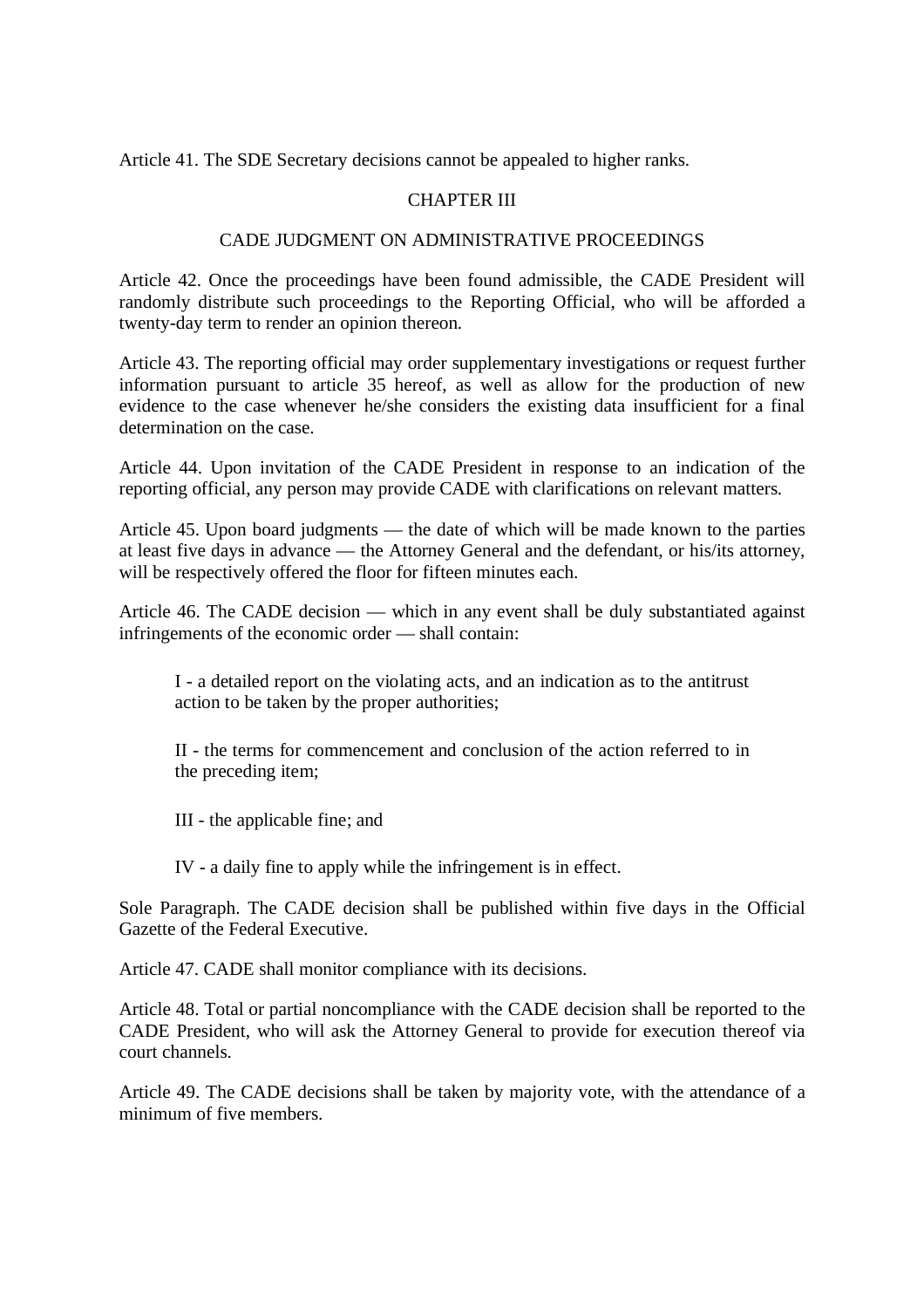Article 50. The CADE decisions do not qualify for Executive Branch review; accordingly, any such decisions shall be promptly executed, the Attorney General Office being then advised in this respect for the purpose of taking all legal action within its sphere of authority.

Article 51. The CADE regulations and in-house rules shall further regulate administrative proceedings.

### CHAPTER IV

### PREVENTIVE MEASURES AND CEASE-AND-DESIST ORDERS

Article 52. The SDE Secretary or reporting official may — upon his/her own initiative or at the request of the CADE Attorney General — adopt preventive measures in any instance of administrative proceedings, whenever there are signs or sound reasons to believe that the defendant directly or indirectly caused or may cause irreparable or substantial damages to the market, or that he/it may render the final outcome of the proceedings ineffective.

Paragraph 1. The preventive measures issued by the SDE Secretary or reporting official shall order prompt cessation of damaging acts and the resumption of the preceding situation, if reasonably feasible, as well as impose a daily fine pursuant to article 25 hereof.

Paragraph 2. The SDE Secretary or CADE reporting official decision on adoption of preventive measures may be voluntarily appealed to the CADE Board within five days, without suspensive effects.

### CHAPTER V

#### CEASE-AND-DESIST COMMITMENTS

Article 53. CADE or SDE — *ad referendum* CADE — may agree on a commitment to cease acts under investigation in any instance of administrative proceedings, which commitment shall by no means entail a confession as to the matter under analysis nor acknowledgment of guilt for the acts thereunder.

Paragraph 1. The commitment shall provide for:

(a) the defendant's commitment to cease the action under investigation in due course;

(b) a daily fine to be imposed in the event of default under article 25 hereof; and

(c) the defendant's commitment to issue periodical reports on the defendant's market performance, and an undertaking to make proper authorities aware of any changes in its corporate structure, control, activities and location.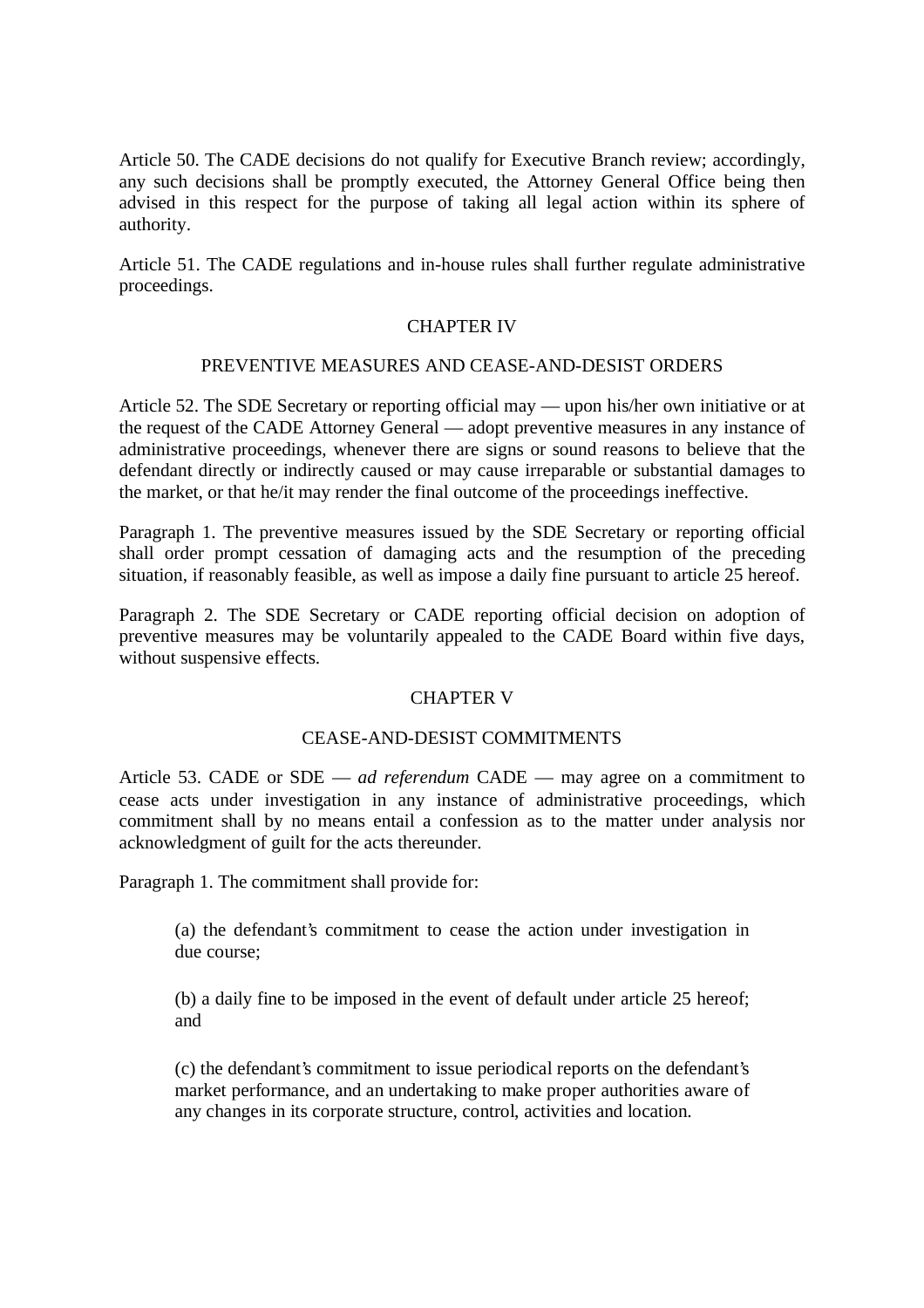Paragraph 2. The case will be on hold while the cease-and-desist commitment is duly complied with, and after a preestablished time this case will be shelved if all conditions set out in the corresponding commitment have been fully met.

Paragraph 3. The conditions spelled out in the commitment may be changed by CADE if they are provenly overburdensome for the defendant, provided that any such changes do not cause damages to third parties or to the society at large, and that the new conditions do not entail a infringement of the economic order.

Paragraph 4. The cease-and-desist commitment constitutes an extrajudicial execution instrument; accordingly, execution of this commitment shall be promptly petitioned in the event of default thereon or if monitoring thereof is in any way hampered, pursuant to articles 60 *et seq.* hereof.

Paragraph 5. The provisions of this article do not apply to the infringements of the economic order related to or stemming from conducts provided for in items I, II, III and VIII of Article 21 herein.

### TITLE VII.

### MONITORING MECHANISMS

# CHAPTER I.

# MONITORING OF ACTS AND AGREEMENTS

Article 54. Any acts that may limit or otherwise restrain open competition, or that result in the control of relevant markets for certain products or services, shall be submitted to CADE for review.

Paragraph 1. CADE may authorize any acts referred to in the main section of this article, provided that they meet the following requirements:

I - they shall be cumulatively or alternatively intended to:

(a) increase productivity;

(b) improve the quality of a product or service; or

(c) cause an increased efficiency, as well as foster the technological or economic development;

II - the resulting benefits shall be ratably allocated among their participants, on the one part, and consumers or end-users, on the other;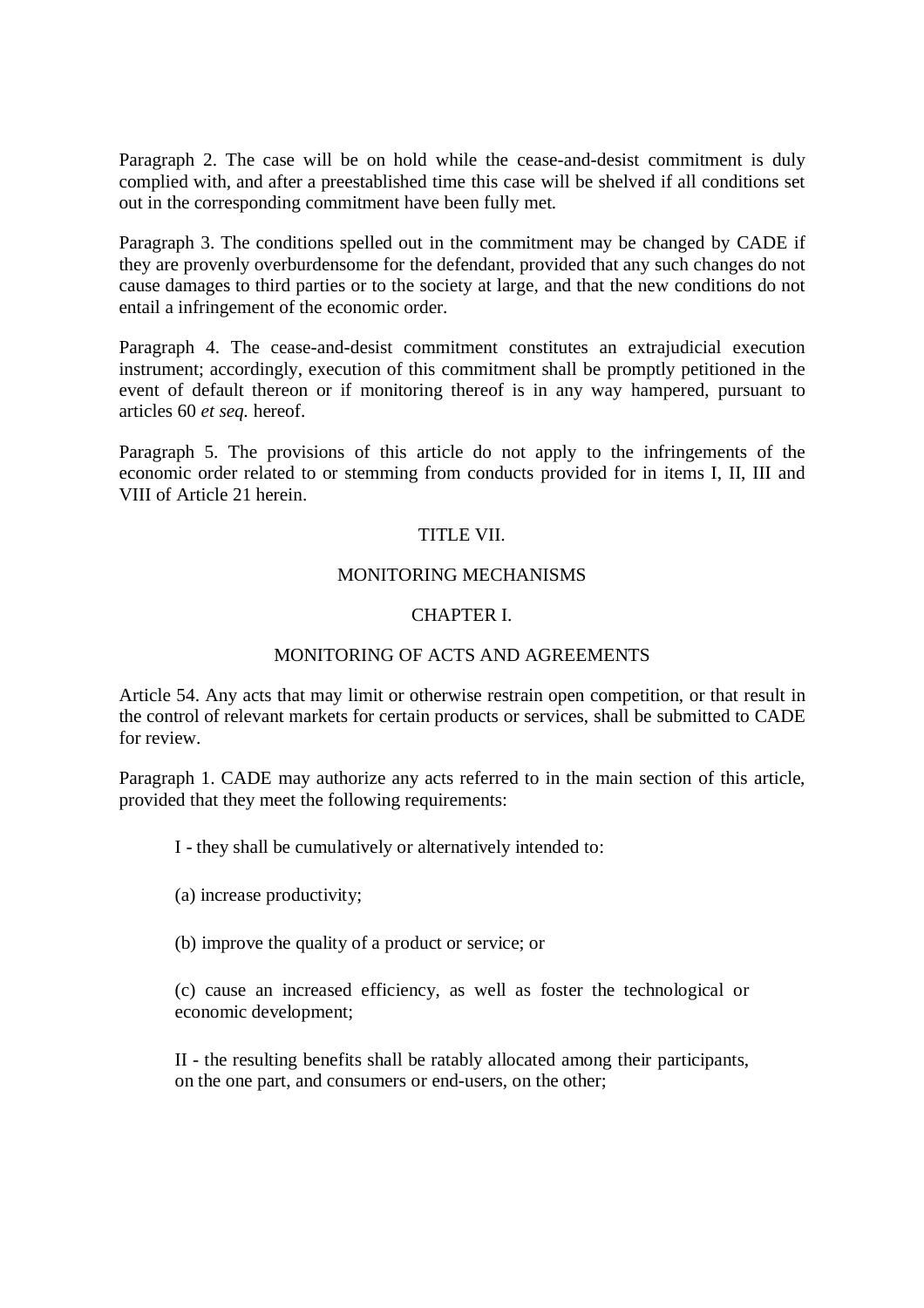III - they shall not drive competition out of a substantial portion of the relevant market for a product or service; and

IV - only the acts strictly required to attain an envisaged objective shall be performed for that purpose.

Paragraph 2. Any action under this article may be considered lawful if at least three of the requirements listed in the above items are met, whenever any such action is taken in the public interest or otherwise required to the benefit of the Brazilian economy, provided no damages are caused end-consumers or users.

Paragraph 3. The acts mentioned in the opening paragraph include those aiming at any form of economic concentration, be it mergers, incorporations, the creation of a society to control other companies or any other type of corporate grouping that guarantees for the resulting company or group of companies a share of at least 20% of a relevant market, or that results in a gross revenue of R\$ 400,000,000.00 (four hundred million reais) as shown in the most recent financial statement of any of the participating companies.

Paragraph 4. The acts dealt with in the main section of this article shall be submitted to SDE — duly accompanied by three counterparts of the corresponding documentation — in advance or no later than fifteen business days after the occurrence thereof, and SDE shall promptly forward one such counterpart to CADE and another to SEAE.

Paragraph 5. Noncompliance with the deadlines set forth in the preceding paragraph will be punishable with a fine in an amount between 60,000 (sixty thousand) UFIR and 6,000,000 (six million) UFIR, imposed by CADE without prejudice to the opening of an administrative proceeding pursuant to article 32 hereof.

Paragraph 6. Upon receipt of the SEAE technical report issued within thirty days, SDE shall pronounce thereon within this same period and then send the case and evidentiary documents on to the CADE Board, which shall resolve thereon within sixty days.

Paragraph 7. The effectiveness of any acts dealt with in this article will be conditioned to approval thereof, which approval shall be retroactive to the date of occurrence of such acts; if not looked into by CADE within the sixty-day period established in the preceding paragraph, the acts referred to above will be deemed automatically approved.

Paragraph 8. The terms set forth in paragraphs 6 and 7 hereof will be stayed while the clarifications and documents considered essential for review of the case by CADE, SDE or SEAE are not submitted as requested.

Paragraph 9. In the event the acts specified in this article are not subject to suspensive conditions or have already caused fiscal or other effects to third parties, the CADE Board — if it elects to deny approval thereof — shall determine that all applicable action be taken to totally or partially revert — by way of dissolution, spin-off or sale of assets, partial cessation of activities, among others — any action or procedure damaging to the economic order, notwithstanding any civil liability for losses and damages caused third parties.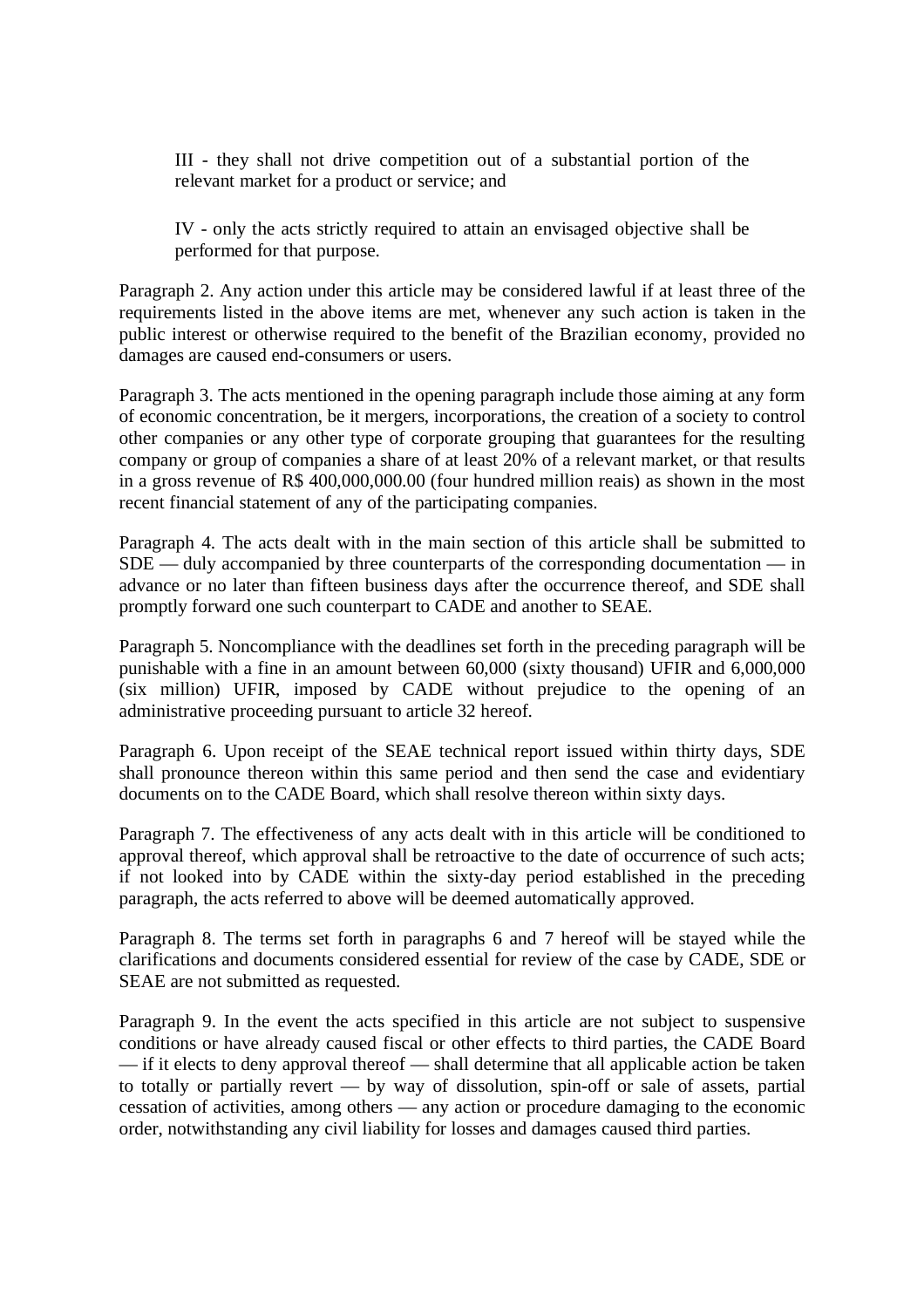Paragraph 10. Without prejudice to the obligations of the parties involved, any change in the stock control of publicly-held companies or registration of amalgamations shall be reported to SDE by the Securities Commission — CVM and by the Brazilian Commercial Registry Department of the Ministry of Industry, Trade and Tourism — DNRC/MICT, respectively, within five business days for the SDE review, if applicable.

Article 55. The approval dealt with in the preceding article may be reviewed by CADE *ex officio* or at the SDE request, if this approval was based on false or misleading information rendered by the interested party, in the event of default on obligations assumed hereunder, or if the intended benefits have not been attained.

Article 56. The commercial registries or corresponding state entities cannot file any acts related to organization, transformation, amalgamation, merger or grouping of companies, as well as changes in incorporation acts, unless all such acts contain:

I - a clear-cut and detailed statement as to the subject matter thereof;

II - the interest of each partner, and the term for capitalization thereof;

III - full name and identification of each partner;

IV - the place where the headquarters is located and its respective address, including as regards any declared branches;

V - full name and identification of the company's officers;

- VI the term of duration of the company; and
- VII the number, type and value of the outstanding stock.

Article 57. Articles of dissolution shall state the reasons thereof, apart from a statement of the amount ascertained among the partners and an indication of the persons that are to assume the company's assets and liabilities.

# CHAPTER II

### PERFORMANCE COMMITMENT

Article 58. The CADE Board will define performance commitments to be assumed by any interested parties that submitted acts for review pursuant to article 54 hereof, so as to ensure compliance with the conditions established in paragraph 1 thereof.

Paragraph 1. Performance commitments will take into consideration the extent of international competition in a certain industry and their effect on employment levels, among other relevant circumstances.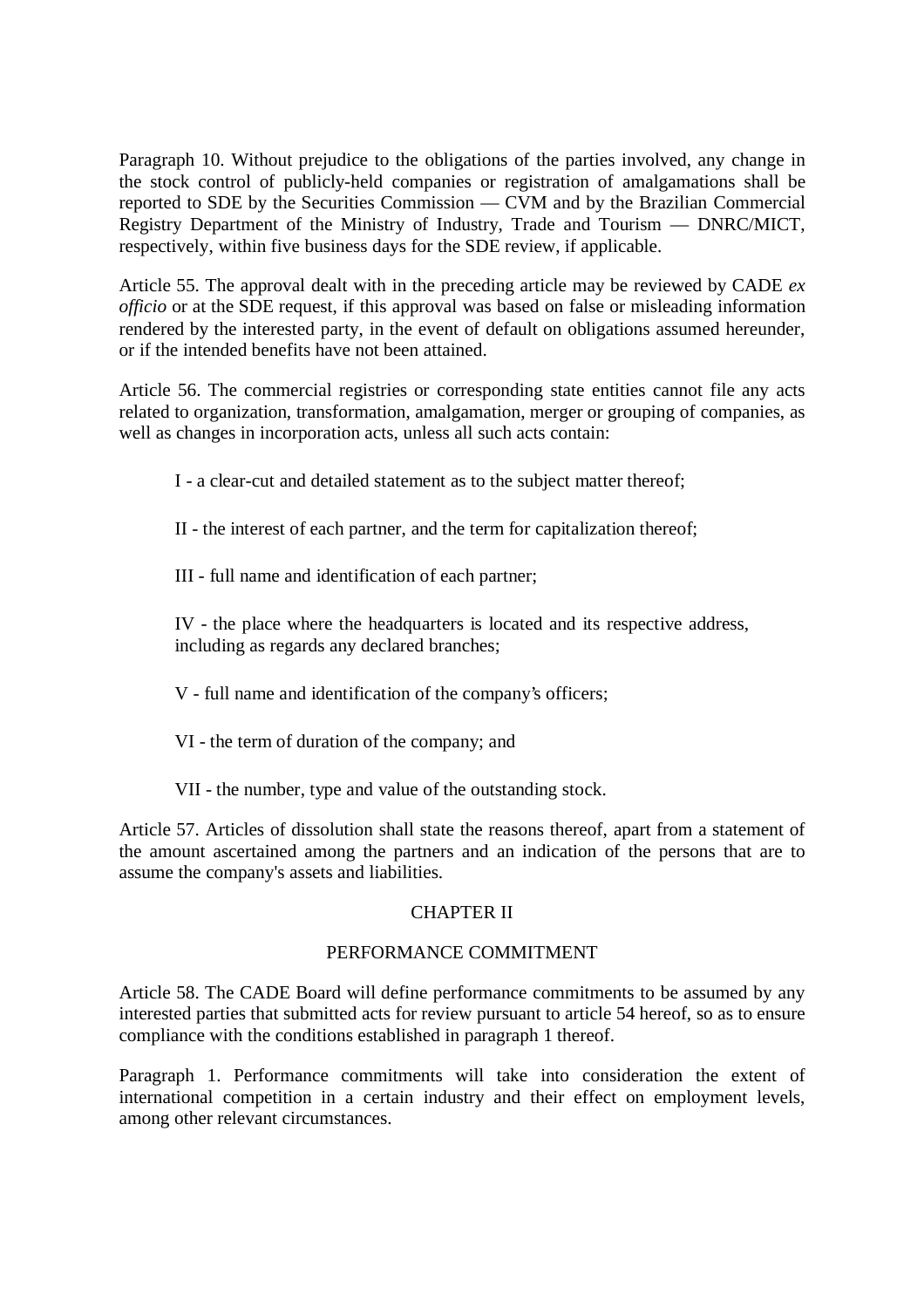Paragraph 2. Performance commitments shall provide for volume or quality objectives to be attained within predetermined terms, compliance with which will be monitored by SDE.

Paragraph 3. Failure without good cause to comply with performance commitments shall cause the CADE approval to be revoked pursuant to article 55 hereof, followed by the opening of an administrative proceeding for the adoption of the applicable measures.

#### CHAPTER III

#### CONSULTATION

Article 59. (repealed)

# TITLE VIII

#### COURT EXECUTION OF CADE DECISIONS

#### CHAPTER I

#### PROCESSING

Article 60. The CADE Board decisions imposing fines, as well as obligations to do or not to do, constitute an extrajudicial execution instrument.

Article 61. Executions exclusively intended to collection of fines shall be carried out pursuant to Law Number 6830 of September 22, 1980.

Article 62. In the event of executions intended to collection of fines and compliance with obligations to do or not to do, the courts shall order specific performance of any such obligations, or otherwise provide for acts that ensure an outcome equivalent to compliance therewith in practical terms.

Paragraph 1. An obligation to do or not to do can only lead into a suit for losses and damages its specific performance or obtainment of an equivalent outcome in practical terms is not possible.

Paragraph 2. Losses and damages shall be paid without prejudice to any applicable fines.

Article 63. Execution shall be carried out by all means, including by way of intervention in the company, if necessary.

Article 64. The CADE decisions shall be executed at the federal courts of the Federal District, or at the courts with jurisdiction over the executed party's headquarters or domicile, at the CADE discretion.

Article 65. Motions or like action against an execution instrument shall not stay the execution itself, unless an amount corresponding to the fines imposed is deposited in court, and a bond is posted as determined by the courts to ensure compliance with a final decision on the case, including as regards daily fines.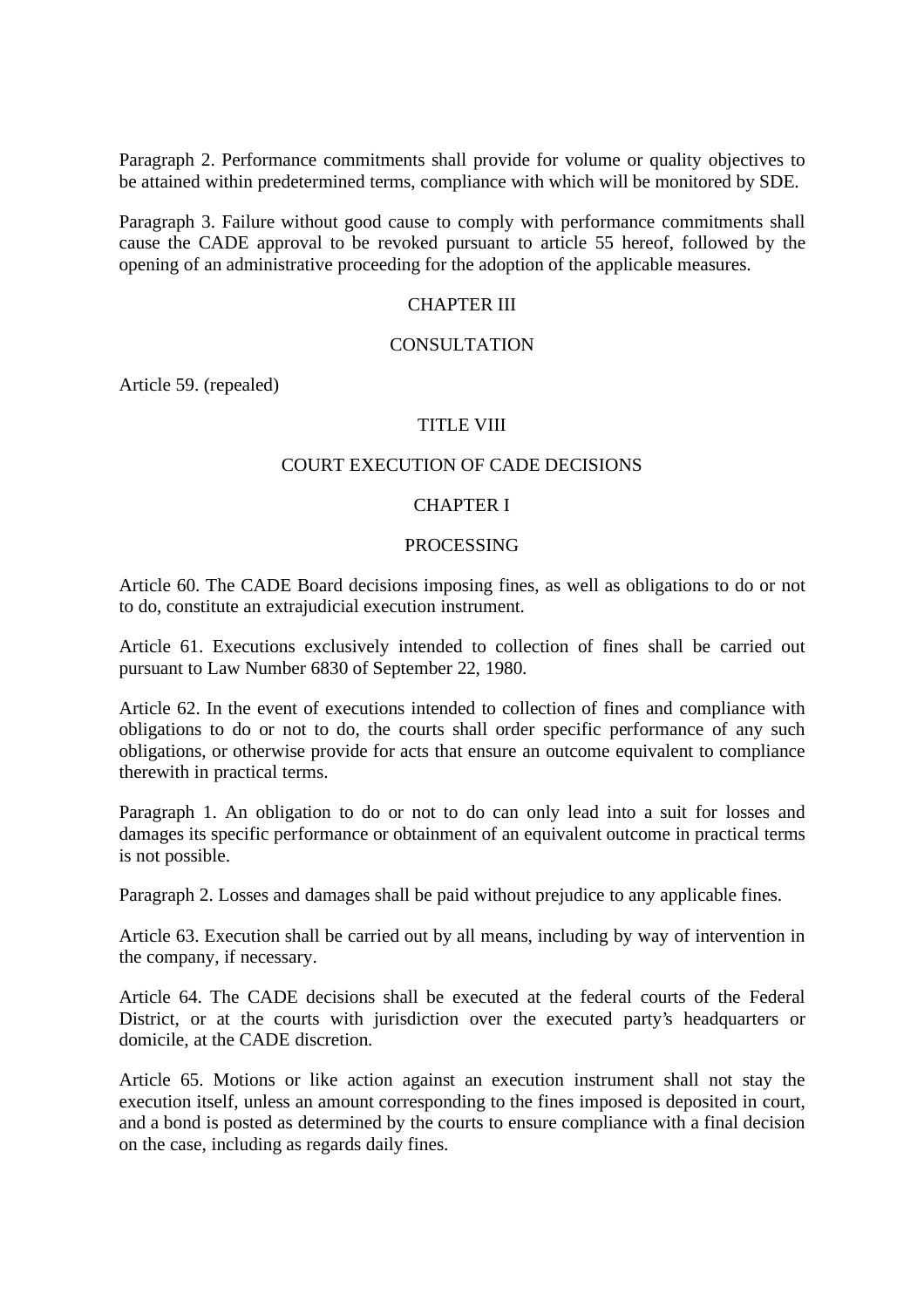Article 66. Depending on the severity of the infringement of the economic order, and should there be sound reasons to believe in irreparable or substantial damages, the courts may order prompt adoption of all or a portion of the action required under the execution instrument, notwithstanding the deposit of fines in court or the posting of bonds.

Article 67. Daily fines on an ongoing infringement shall be apply as from the deadline established by CADE for voluntary compliance with the CADE decision, up to the day of actual performance thereof.

Article 68. The execution of CADE decisions shall be afforded priority over other kinds of action, except for habeas corpus and writ of mandamus.

### CHAPTER II

#### JUDICIAL INTERVENTION

Article 69. The courts shall order intervention in a company whenever required to ensure specific performance hereunder, and appoint a receiver.

Sole Paragraph. The court decision on intervention shall be duly substantiated, as well as accurately establish the action to be taken by the appointed receiver.

Article 70. If the executed party rebuts a court-appointed receiver within forty-eight hours on the arguments of ineptitude or lack of good standing, and if this claim is duly evidenced in three days, the courts shall render a decision thereon within this same period.

Article 71. If the rebuttal is granted, the courts shall appoint another receiver within five days.

Article 72. The intervention may be terminated early if the obligation that gave rise thereto has been provenly complied with in full.

Article 73. The court intervention shall be limited to those acts required for compliance with the court decision that gave rise thereto, and shall be effective for a maximum period of one hundred and eighty days; the receiver shall be held liable for his/her acts and omissions, especially in the event of abuse of power and departure from the original purposes of his/her appointment.

Paragraph 1. The receiver will be subject to articles 153 through 159 of Law Number 6404 of December 15, 1976, to the extent applicable.

Paragraph 2. The receiver will be entitled to a compensation stipulated by the courts, which may replace him/her at any time and whenever the receiver becomes insolvent, is charged with active or passive corruption or malfeasance in office, or infringement of his/her duties.

Article 74. The courts may withdraw the company's managers from their duties if they are provenly preventing performance of acts incumbent on the receiver. Any such managers shall be replaced as provided for in the company's bylaws or articles of association.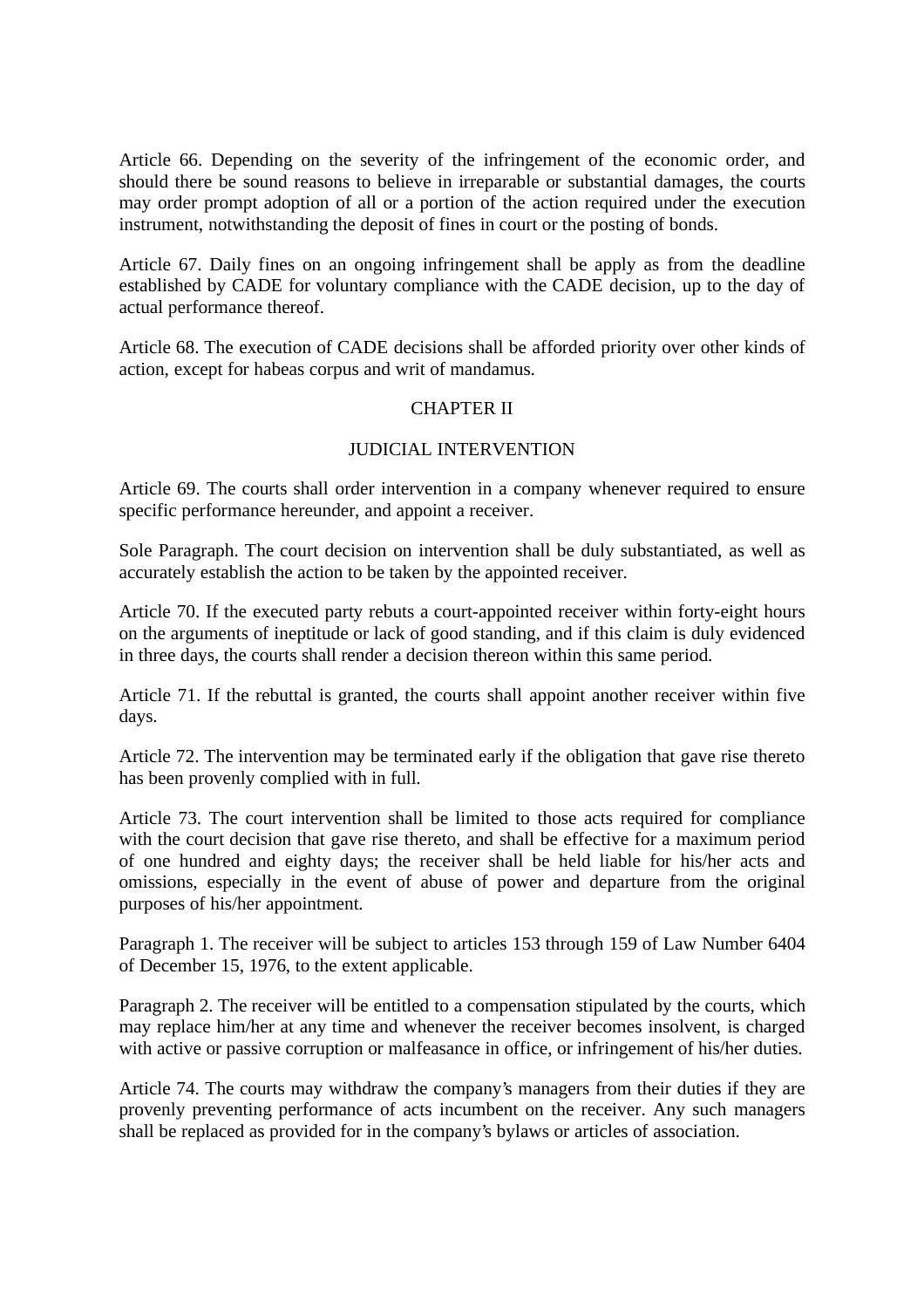Paragraph 1. If any managers still prevent the receiver from taking proper action after adoption of the procedures set forth in the main section of this article, then the courts shall proceed as per paragraph 2 below.

Paragraph 2. If a majority of the company's managers deny assistance to the courtappointed receiver, the courts shall order that the receiver take over the company's management.

Article 75. The receiver shall:

I - perform or order performance of all acts required under the execution process;

II - advise the courts of any irregularities committed by the company's management and of which the receiver may become aware; and

III - submit to the courts a monthly report on his/her activities.

Article 76. The expenses arising from the intervention hereunder shall be borne by the executed party.

Article 77. Upon lapse of the intervention, the receiver shall provide the federal courts with a detailed report on his/her action, and either propose the dismissal or shelving of the case or ask for an extension of the intervention period should the execution decision have not been fully performed in due course.

Article 78. Whoever opposes or prevents any intervention or, after termination thereof, performs any acts that directly or indirectly annul its effects in whole or in part, or even fails to comply with legal orders from the court-appointed receiver, will be held criminally liable for resistance, disobedience or coercion under the execution process, pursuant to articles 329, 330 and 344 of the Penal Code.

### TITLE IX

#### FINAL AND TEMPORARY PROVISIONS

Article 79. (vetoed)

Sole Paragraph. (vetoed)

Article 80. The CADE Attorney shall henceforth become an Attorney General official duly commissioned to the independent agency created hereunder, jointly with the CADE President and Board Member positions.

Article 81. The Executive Branch shall send to the Congress within sixty days a bill of law on the permanent staff of the new independent agency, as well as on the duties and compensation applying to the CADE President, the Board Members, and the Attorney General.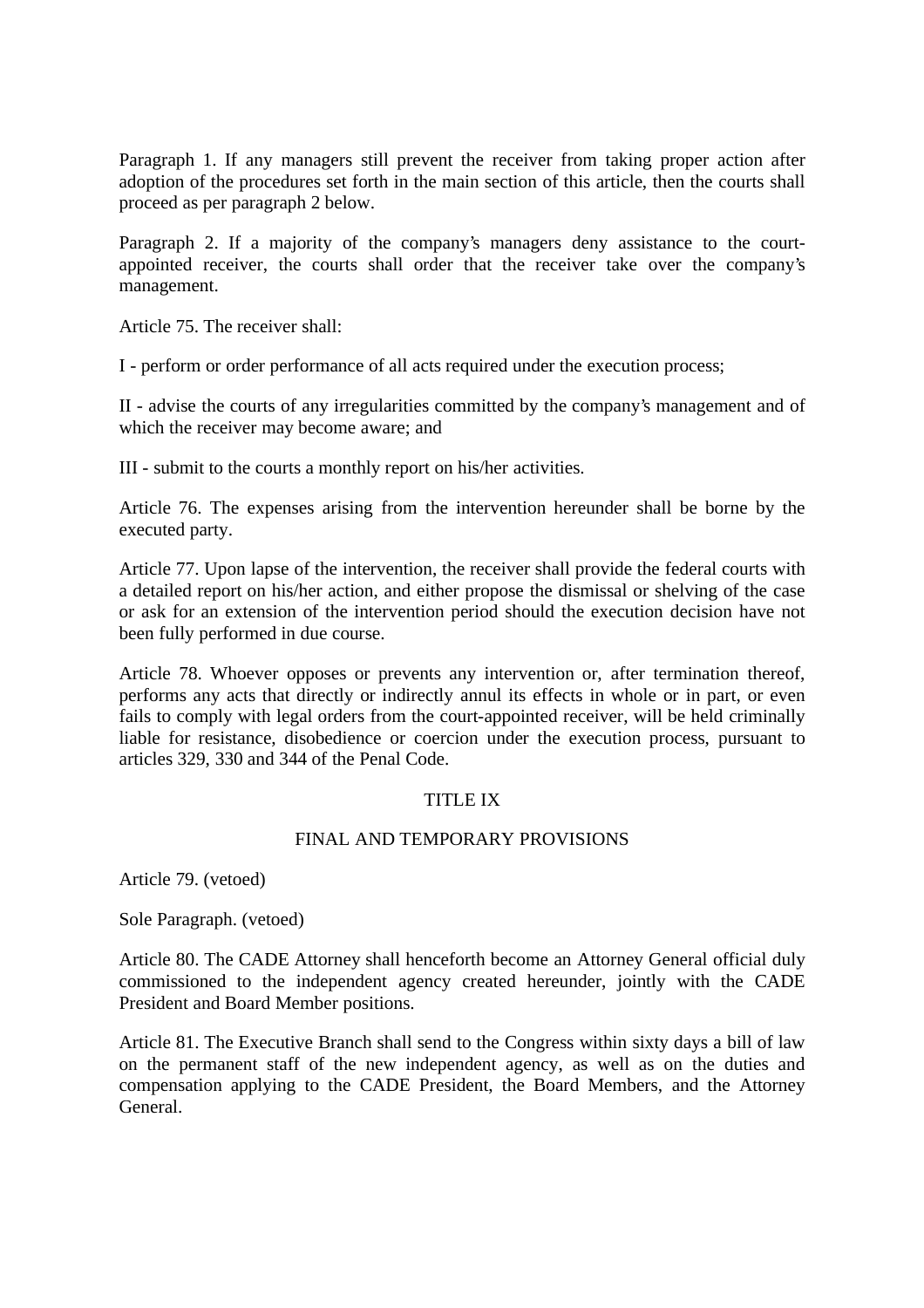Paragraph 1. While CADE is not provided with staff of its own, civil servants may be temporarily assigned to this independent agency by commission or otherwise, without prejudice to the remuneration and other benefits originally afforded thereto, including for the purpose of representing this independent agency in court.

Paragraph 2. The CADE President shall prepare and submit to the Board for approval a list of servants required for the independent agency, who may be placed at SDE disposal.

Article 82. (vetoed)

Article 83. The Code of Civil Procedure, as well as Laws Number 7347 of July 24, 1985 and 8078 of September 11, 1990, also apply to the administrative and court proceedings set forth herein.

Article 84. The fines provided for herein shall be converted into Brazilian currency on the date of actual payment thereof, duly collected to the Fund dealt with in Law Number 7347 of July 24, 1985.

Article 85. Article 4, VII of Law Number 8137 of December 27, 1990 shall henceforth read as follows:

"Article 4. ....................................................................................................................

VII - increase without good cause the price of a certain product or service, in view of one's market control."

Article 86. Article 312 of the Code of Criminal Procedure shall henceforth read as follows:

"Article 312. Preventive imprisonment may be decreed so as to safeguard public or economic order in the interest of the criminal process, or to ensure enforcement of criminal laws, whenever a crime was provenly committed, or if there is sufficient evidence as to its perpetrator."

Article 87. Article 39 of Law Number 8078 of September 11, 1990 shall henceforth read as follows, with the additional items below:

"Article 39. The supplier of a certain product or service cannot, among other abusive practices:

.....................................................................................................................................

IX - refuse to sell products or render services directly to whomever is willing to purchase them against prompt payment, except for intermediation cases duly regulated by special laws; and

X - increase without good cause the price of a certain product or service."